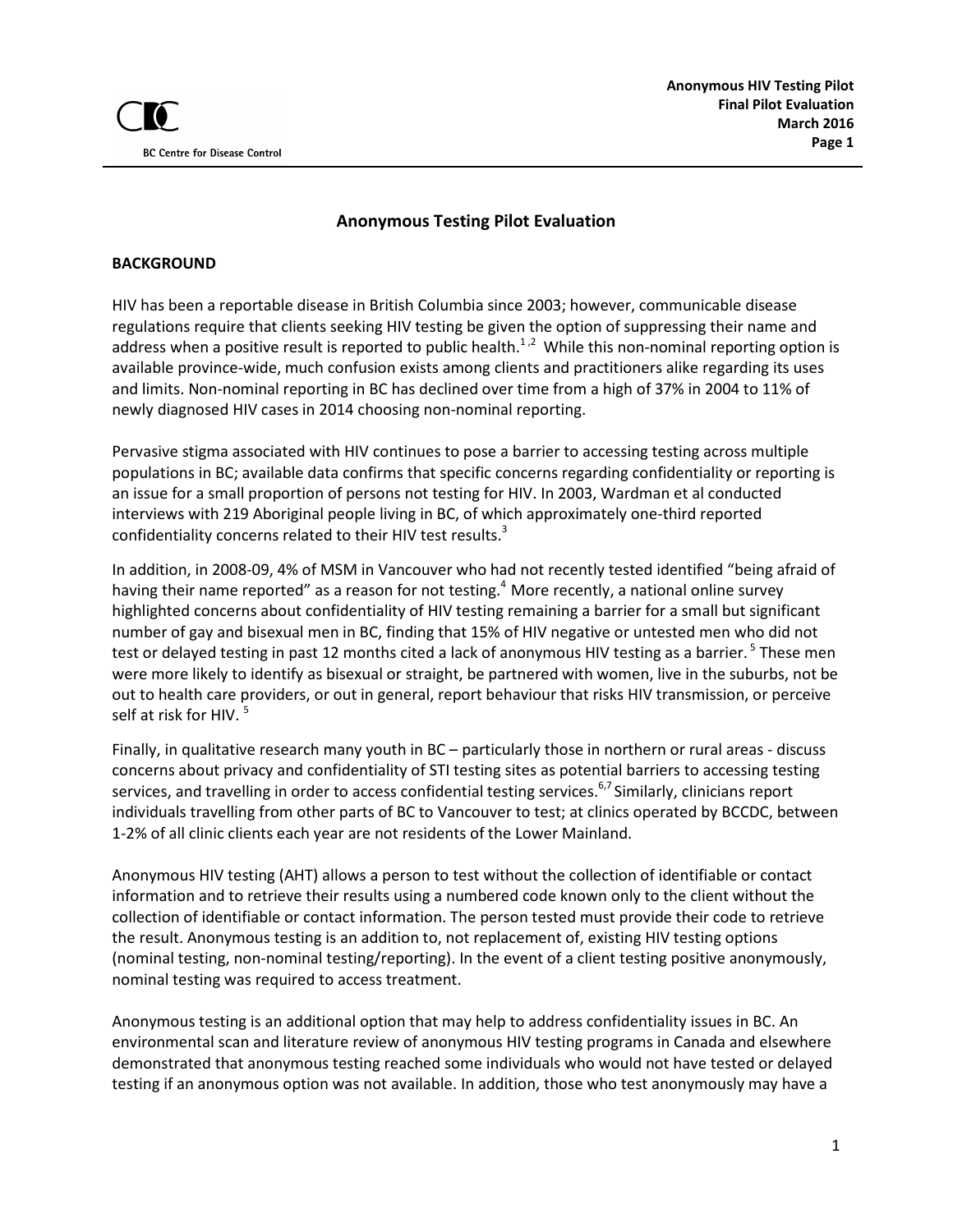higher positivity rate and test earlier in their HIV infection. For more information, please refer to the *Anonymous HIV Testing: Evidence Review and Environmental Scan* as prepared by BCCDC.

In March 2013, BCCDC launched an anonymous HIV testing pilot after extensive consultation with public health nurses and physicians throughout BC and with the permission of the Provincial CD Policy Committee. A document titled, *Anonymous HIV Testing Pilot: Procedures for Participating Sites* was developed, published on the BCCDC website and shared with pilot sites. In addition, training plans were created with each of the pilot sites and co-facilitated by BCCDC and pilot site leads.

The following document outlines the process of implementing the pilot as well as the evaluation of the findings.

#### **DEFINITIONS:**

The terms anonymous testing, non-nominal testing, pseudonym testing and non-nominal reporting after are often used interchangeably and the nuances of each are often misunderstood by both practitioners and clients. For the purposes of the pilot, each of the following HIV testing and reporting options were defined as follows:

- **Nominal HIV Testing**: HIV testing in which the test is conducted and reported using the client's full name, address and contact information (i.e. email address or phone number).
- **Non-Nominal Testing**: HIV testing in which the test is conducted using the client's initials per agency standards.

*Note: In BC, the ability to test under initials is not covered by regulation; rather this is a matter of practice/policy of the provider or site ordering the test.* 

• **Pseudonym HIV Testing:** HIV testing in which the test is conducted using a pseudonym for the client.

*Note: In BC, the ability to test under a pseudonym is not covered by regulation; rather this is a matter of practice/policy of the provider or site ordering the test.*

- **Non-Nominal Reporting**: A client who has a nominal, non-nominal or pseudonym HIV test (e.g., ordered using full name, pseudonym or initials) and receives a positive result does not have their name, address or contact information reported to public health. *Note: The Communicable Disease regulation applies specifically to non-nominal reporting to public health and not to the non-nominal ordering of tests. Non-nominal HIV reporting is identified through checking a tick box on the laboratory requisition form, or is assumed if known to be a non-nominal test.*
- **Anonymous Testing**: HIV testing and reporting in which results can be linked to the person being tested using a code known only to the client. No identifiable or contact information is collected and the person being tested must provide their anonymous testing code in order to receive their result.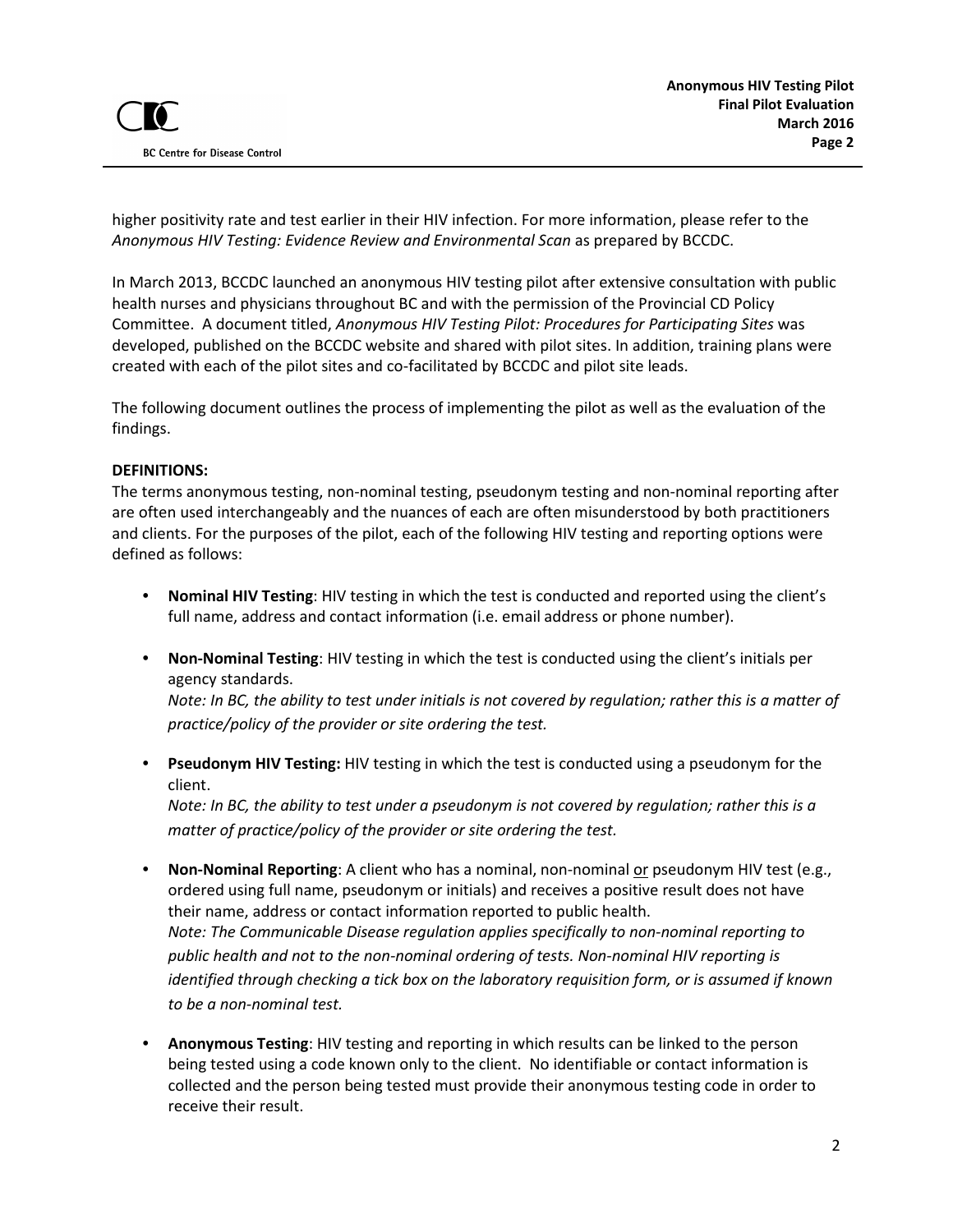### **PILOT OBJECTIVE:**

The objectives of the anonymous HIV testing pilot were as follows:

- Increase uptake of HIV testing in clients who may not test or delay testing due to confidentiality concerns (i.e. MSM, youth, healthcare workers)
- Optimize connection to follow-up, care and support for those who test HIV positive

#### **PILOT PLANNING:**

During the planning phase of the pilot, over 30 consultation sessions were held with each of the Health Authorities, the First Nations Health Authority, community organizations such as Positive Living BC and the Pacific AIDS Network. In addition, Hassle Free Clinic in Toronto was consulted extensively for advice and suggestions regarding operational and logistical planning.

Legal opinion from the Ministry of Health was sought with support given for proceeding with the anonymous HIV testing pilot. It was determined at that time that there was no need to change the CD regulation to permit anonymous HIV testing. An ethical review<sup>8</sup> was also conducted and found that not offering anonymous HIV testing BC could be considered unethical as it forced those with extreme confidentiality concerns into lying to a practitioner about their name/contact information.

A comprehensive evaluation plan for the pilot was developed, then circulated and approved by the CD Policy Committee in September, 2012 and is further detailed below. A complete timeline of the pilot is available in Appendix 1.

Anonymous HIV Testing test kits (see Appendix 2) were provided by the BCCDC and training was provided jointly between the BCCDC and the pilot site leads.

#### **PILOT OUTLINE:**

The *Anonymous HIV Testing Pilot: Procedures for Participating Sites* instructed health care providers to continue to offer nominal, non-nominal and pseudonym HIV testing options during the pilot according to their current practice, and it was not expected that all clients who presented for HIV testing at a pilot site were offered anonymous HIV testing. Rather, it was recommended that options for additional confidentiality (such as non-nominal, pseudonym and anonymous HIV testing) be offered when a provider identified that the client had specific concerns about confidentiality during the pre-test assessment.

If the client chose to be tested anonymously for HIV, the preferred option was to offer a POC HIV test followed by a venous sample if any of the following conditions applied: a) if the client qualified for NAAT testing b) there was a concern about the window period or c) if the POC test was positive.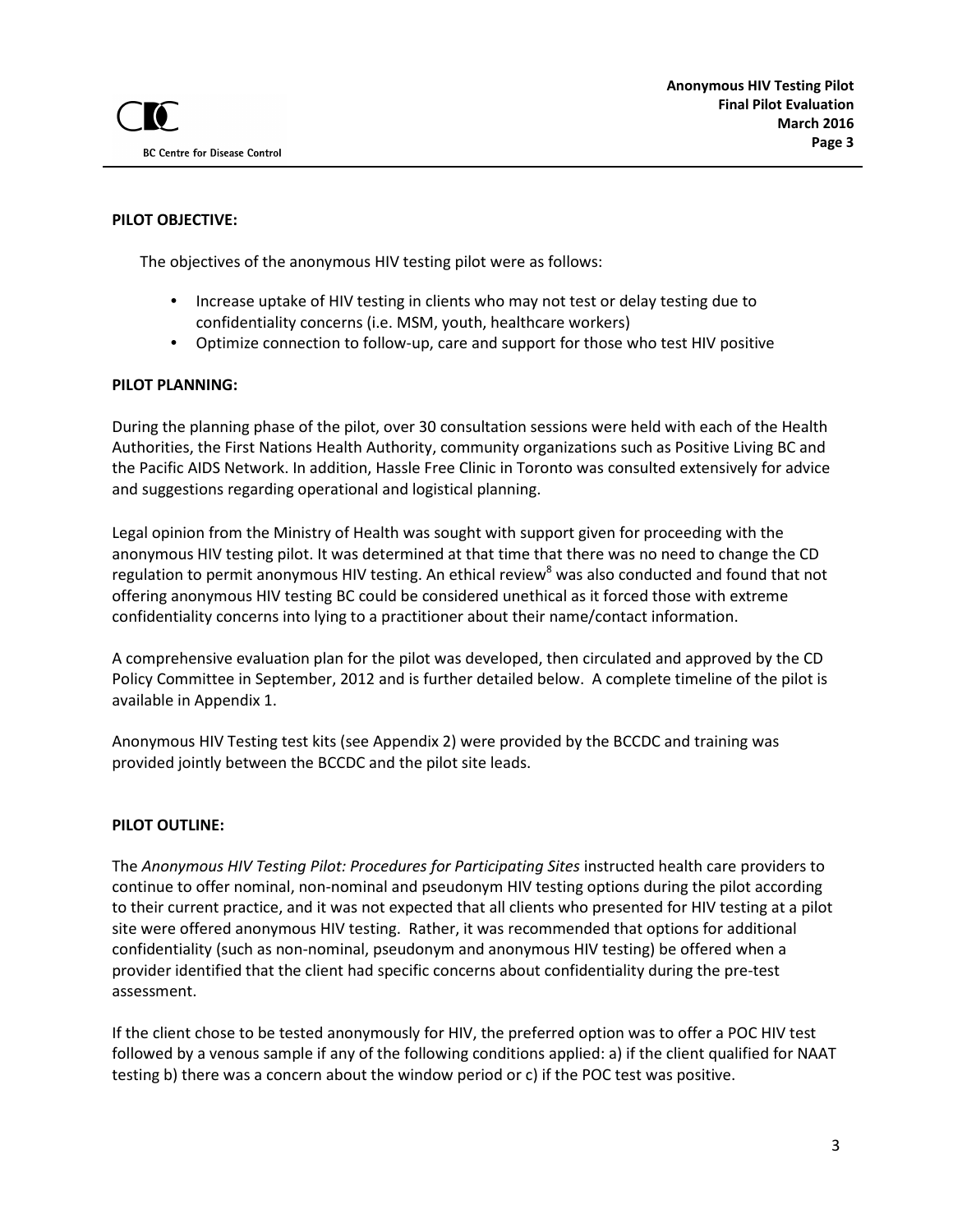For each anonymous HIV test, a separate chart was created with no connection between anonymous HIV testing and the client's identity, and under no circumstances was the testing provider to connect a nominal or pseudonym chart to an anonymous chart.

Pilot sites were provided with anonymous HIV testing kits (see Appendix 2) inclusive of an anonymous HIV testing number, a tailored requisition, an information card and survey (see Appendix 3) for each tester with instructions to use one kit per anonymous client.

Providers were instructed that anonymous testing applied to HIV only and not for STI testing and that anonymous HIV testing numbers were not to be used in place of a client's name when sending samples for STI testing.

For POC HIV tests done anonymously, the diagram below provides an overview of the process.

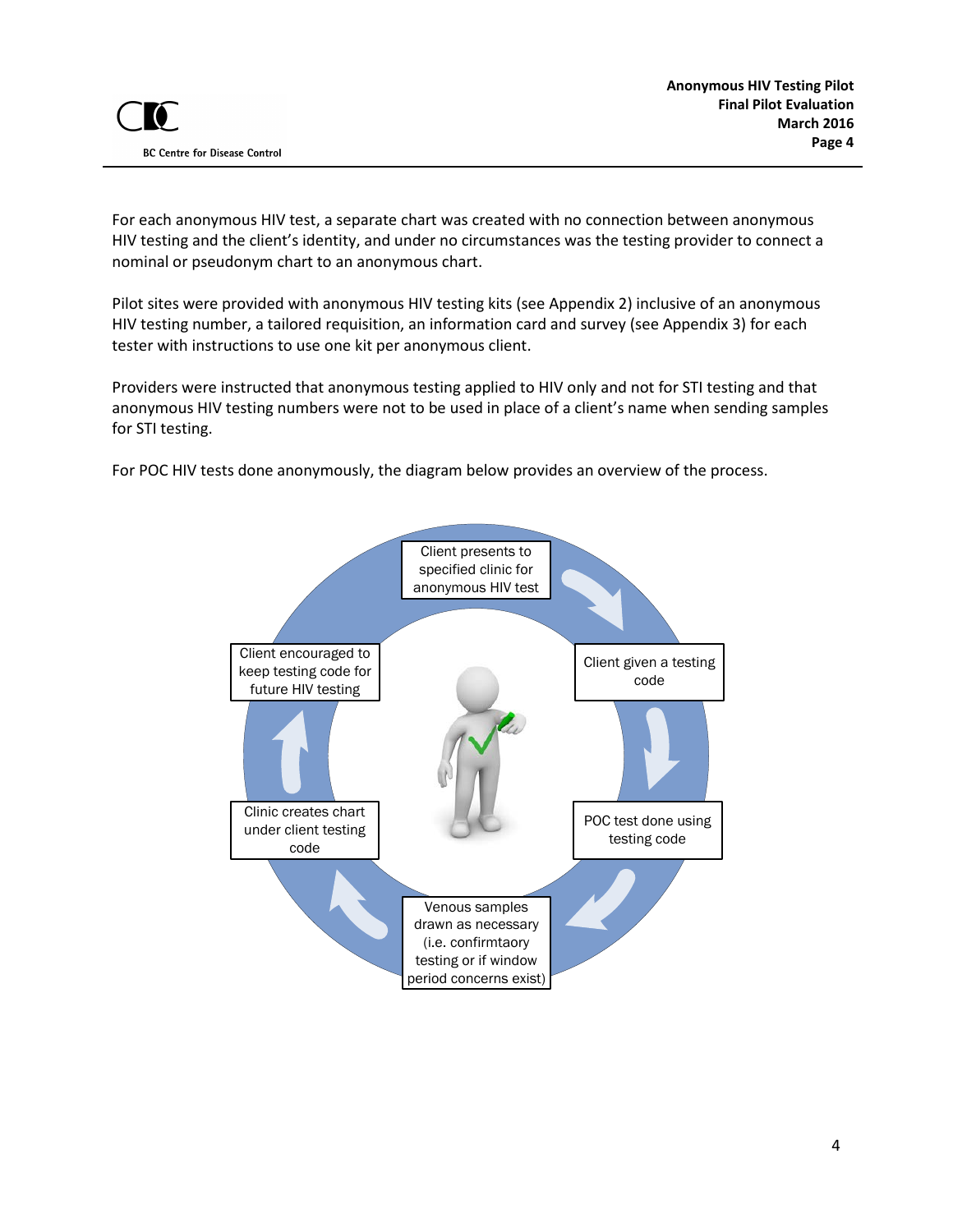

For serology HIV tests done anonymously, the diagram below provides an overview of the process.

#### **PILOT SITES:**

The pilot officially launched at the BCCDC Provincial STI Clinic at 655 West 12<sup>th</sup> Avenue in Vancouver in March, 2013. The timelines for the start of anonymous testing at the other sites are as follows:

- May 2013: Fraser Health Authority, Blood Borne Pathogens team
- December 2013: Bute Street Clinic and HIM on Davie
- January 2014: STOP Team began offering at HIM on The Drive and outreach locations
- March 2014: St. Paul's Hospital Immunodeficiency Clinic (IDC)
- May 2014: Cook Street Clinic in Victoria.
- January 2015: Interior Health Authority, Interior Health Outreach Team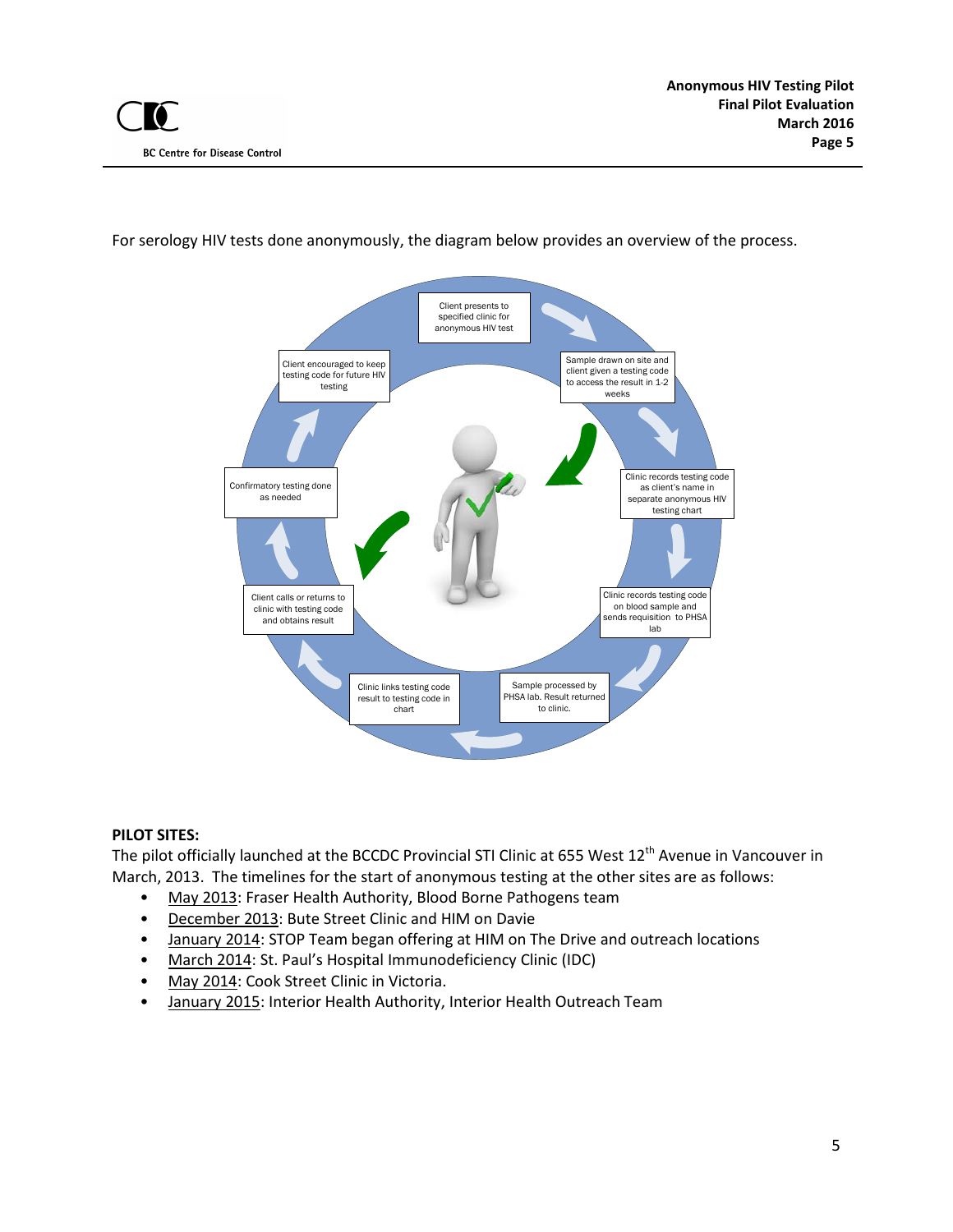#### **PILOT PROMOTION:**

#### *Online*

Regional Health Authorities and community organizations were consulted regarding the best methods for targeted communications for anonymous HIV testing and were key in sharing information about the pilot in their communities. Sample blog posts, tweets and Facebook posts were shared with community organizations regarding the pilot and they were encouraged to use these at their discretion. Information about the anonymous HIV testing pilot was also made available in several online venues as follows:

- *SmartSexResource.com*: an informational page outlining the differences between anonymous, non-nominal testing and non-nominal HIV reporting was created. In addition, there was also a page created which provided more detailed information regarding anonymous HIV testing. A feature was also added to the *SmartSexResource.com* clinic finder which allowed people to search the website for clinical sites where anonymous HIV testing was available. Blog posts for health care providers were written and published on SmartSexResource.com regarding the launch and ethics of anonymous HIV testing.
- *Squirt.org*: Banner ads and e-blasts to members were purchased and sent out over a monthlong campaign.
- *Posts on Sex-seeking websites*: A BCCDC nurse involved in online chat room messaging on PERB.cc and Squirt.org posted announcements to notify patrons that anonymous HIV testing was available and provided a link to the smartsexresource.com website.
- *Regional Health Authority pages*: RHAs were encouraged to promote the pilot as they saw fit to their target populations including internal health promotion and workplace health websites and externally facing websites directed towards clients.
- *BCCDC Twitter*: tweets about the pilot were posted every 2 weeks over the course of several months.

#### *Print*

• *Posters and wallet cards:* were made available for pilot sites to display in their clinics. The information on the printed material advised that there were many ways to get an HIV test at that location without specifically advertising anonymous HIV testing.

#### **EVALUATION PLAN:**

The evaluation plan circulated to the CD Policy committee in September 2012 focused on basic characteristics of anonymous HIV testers, test volume and positivity, clients receipt of results, referrals to care, partner notification outcomes, client reasons for anonymous HIV testing as well as previous history of HIV testing. The information below details the findings from the pilot evaluation.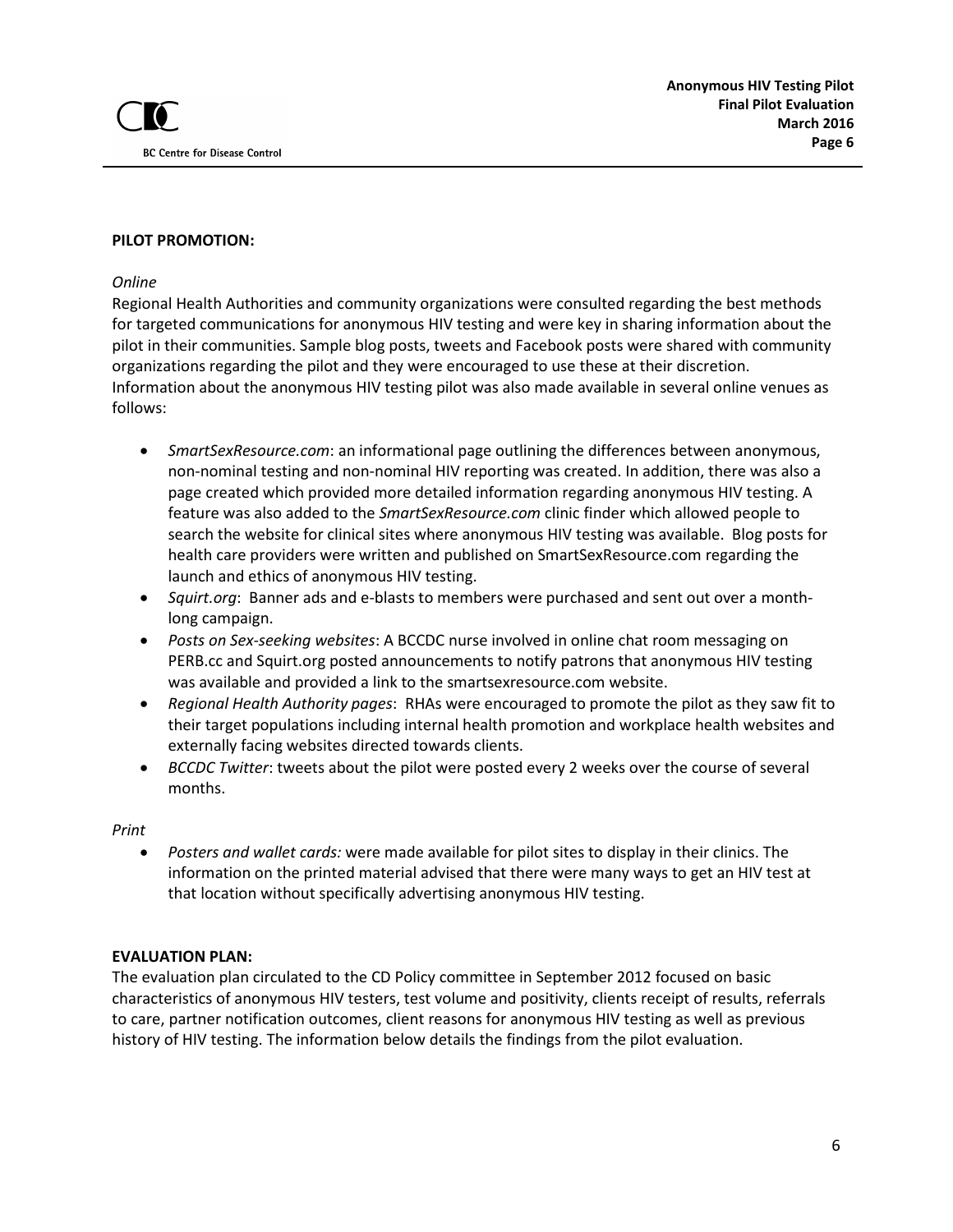### **Part 1: Analysis of Test Volumes and Positivity**

Test Volumes and Positivity (Febuary 2013 through March 2015)

TVP\_1. What was the test volume for the pilot program?

TVP\_2. What was the positivity for the pilot program?

TVP\_3. What proportion of anonymous clients returned for their results?

TVP\_4. What populations accessed anonymous testing (age, gender)?

#### Results

*Test Volumes and Positivity (February 2013 through March 2015)*

TVP\_1. What was the test volume for the pilot program?

In the first two years of the pilot, 283 clients tested anonymously for HIV. 189 choose to have only a POC test, 38 choose to have only a serological HIV test and 56 choose to have both a POC and serology test.

In 2013, one site in BC offered anonymous HIV testing from March to December and as such only 12 clients were tested anonymously. However, 206 clients were tested in 2014. This amount of testing appears to be stable for 2015 with 65 clients tested in the first quarter.

Most of the clients were tested in Vancouver (n=247, 87.3%). Over 50% of tests were conducted through VCH STOP Team (n=143) followed by Bute clinic (n=37), 655 West  $12<sup>th</sup>$  clinic (n=30), Victoria STI clinic (n=29), HiM on Davie (n=26) and IDC (n=11) (see Table 1 for further breakdowns).

|                                       | <b>Number of Clients</b><br>January 2013 to |         |
|---------------------------------------|---------------------------------------------|---------|
| <b>Clinic</b>                         | March 2015 (N=283)                          | Percent |
| <b>VCH STOP TEAM (Vancouver)</b>      | 143                                         | 50.5%   |
| Bute Clinic (Vancouver)               | 37                                          | 13.1%   |
| 655 West 12 <sup>th</sup> (Vancouver) | 30                                          | 10.6%   |
| Victoria STI Clinic                   | 29                                          | 10.2%   |
| HiM on Davie (Vancouver)              | 26                                          | 9.2%    |
| <b>IDC</b> (Vancouver)                | 11                                          | 3.9%    |
| New Westminster HiM                   | 4                                           | 1.4%    |
| Kelowna Health Outreach               | $\mathcal{P}$                               | 0.7%    |
| Nelson Health Outreach                | 1                                           | 0.4%    |

### TABLE 1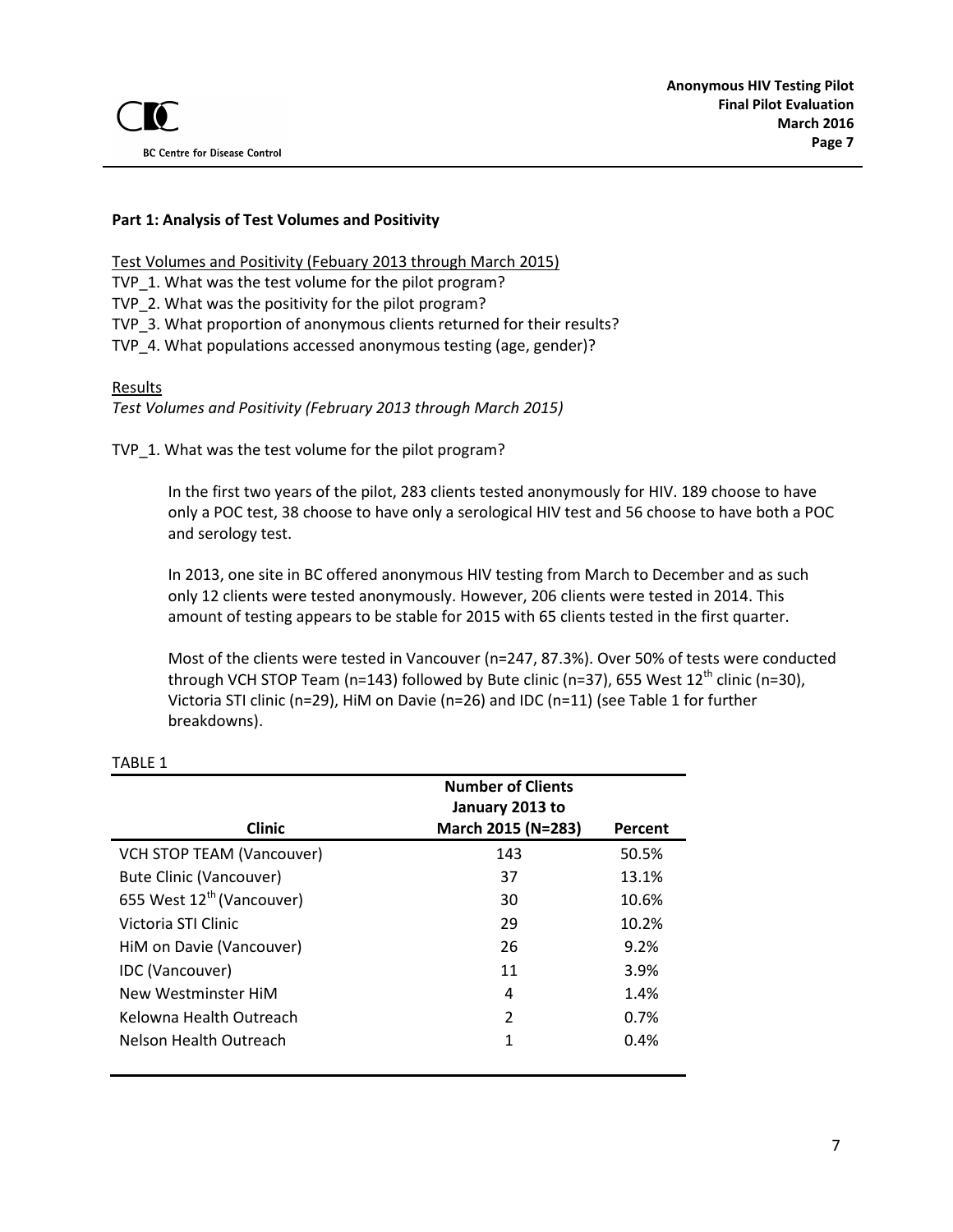### TVP 2. What was the positivity for the pilot program?

Of the 283 clients who tested, 278 tested negative. Of the 5 clients who had reactive tests, 2 were reactive POCs without a standard serology test and 3 had positive serology tests. The testing sites reporting positive tests include VCH STOP (n=3), 655 West  $12^{th}$  Street clinic (n=1), and Bute Street clinic (n=1). The positivity for the pilot was 1.8% (5/283).

# TVP\_3. What proportion of anonymous clients returned for their results?

Nearly all (99.5%) of the people opting for a POC test (n=188 clients) received their results. For those who choose a serology test alone (n=38 clients), 22 (58%) returned for their results. Those who choose both a POC and serology test (n=56 clients) all (100%) received their POC results and over half, 52% (29 clients), returned for their results.

# TVP\_4. What populations accessed anonymous testing (age, gender)?

Only year of birth and gender are collected from clients who test anonymously. A little under half of the clients are under 40 (<30 years old, n=52, 18.4% and 30-39 years old, n=86, 30.4%); most were male (n=249, 88%) (see Table 2 for further breakdowns).

| <b>Demographics</b> |             | <b>Number of Clients(N=269)</b> | Percent |
|---------------------|-------------|---------------------------------|---------|
| Gender              | Female      | 22                              | 7.8%    |
|                     | Male        | 249                             | 88.0%   |
|                     | Transgender | 1                               | 0.4%    |
| Unknown/Blank       |             | 11                              | 3.9%    |
| Age group           | $30yrs$     | 52                              | 18.4%   |
|                     | 30-39yrs    | 86                              | 30.4%   |
|                     | 40-49yrs    | 67                              | 23.7%   |
|                     | $>=50yrs$   | 69                              | 24.4%   |
|                     | Unknown     | 9                               | 3.2%    |

#### TABLE 2

### **Part 2: Reasons for Anonymous HIV Testing**

SR\_1. Are people in BC unlikely or unwilling to get HIV tested because of lack of availability of anonymous testing options?

SR\_2. Are people more likely to test if there is an anonymous HIV testing option?

SR\_3. What are the socio-demographic groups/sub-populations accessing anonymous HIV testing?

SR\_4. What are the reasons that clients test anonymously?

SR 5. How do clients find where to test anonymously?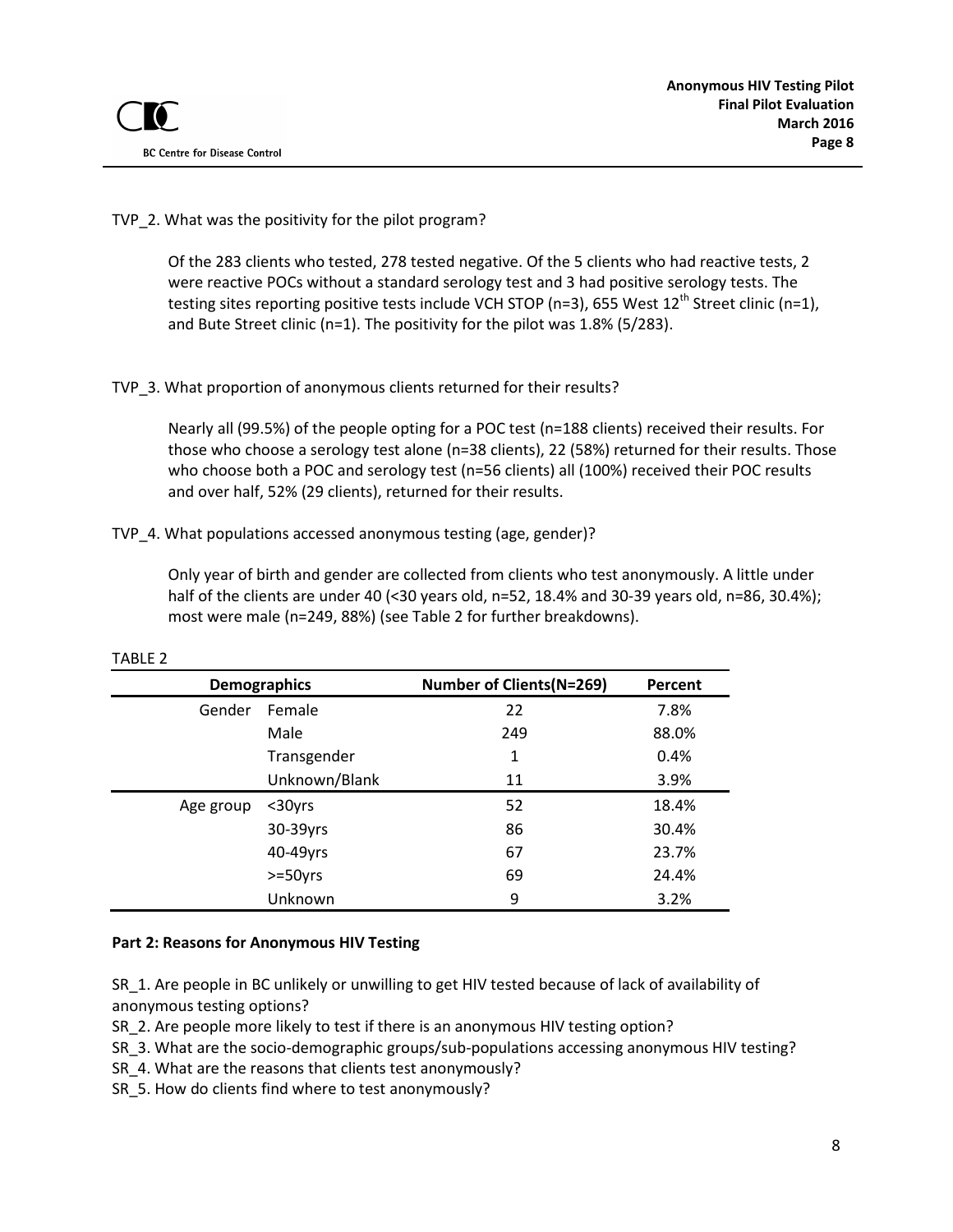#### **Method:**

#### Participants

From January 2013 to March 2015, 269 clients tested anonymously in eight clinics or sites in Vancouver Coastal Health, Island Health, Fraser Health and Interior Health Authorities. Of these clients, a subset of 87 clients filled out confidential surveys.

#### Procedure

Anonymous HIV Testing volumes are collected through the STI Information System (STIIS), a clinical charting system and through the Anonymous HIV Testing database maintained by clerical staff at BCCDC. Serological tests ordered through AHT are located in SunQuest, the laboratory testing database maintained by BC Public Health Microbiology and Reference Laboratory for data quality purposes.

When clients opt to test anonymously at clinics/test sites, the medical staff offers a one-page survey for clients to fill out confidentially. Of the 283 clients, 87 returned a completed survey for a response rate of 31% (87/283).

#### Analyses

Totals and percentages are reported. Demographics between anonymous testers who fill out the survey will be compared to the overall group of anonymous testers to assess whether the sample of survey participants differ. When possible, chi-square analyses are calculated to test associations.

#### *Survey Results (January 2013 through March 2015)*

Comparisons on age and gender for all anonymous HIV testers were compared against the age and gender of those who chose to fill out the one-page survey to determine whether differences could be noted between participants who fill out the survey and those who decline. Because no other demographics are collected from anonymous HIV testers, no other comparisons could be made.

Comparisons of gender and age groups distributions of all anonymous testers (see Table 2) with those who filled out the survey (see Table 3) show relatively similar patterns. There appears to be no differences based on gender or age between participants in the survey and the overall group of anonymous HIV testers.

|           | <b>Demographics</b> | <b>Number of Clients(n=87)</b> | Percent |
|-----------|---------------------|--------------------------------|---------|
| Gender    | Female              | 8                              | 9.2%    |
|           | Male                | 79                             | 90.8%   |
| Age group | $30yrs$             | 20                             | 23.0%   |
|           | 30-39yrs            | 27                             | 31.0%   |
|           | 40-49yrs            | 17                             | 19.5%   |
|           | $>=50yrs$           | 22                             | 25.3%   |
|           | Unknown             | 1                              | 1.1%    |

#### TABLE 3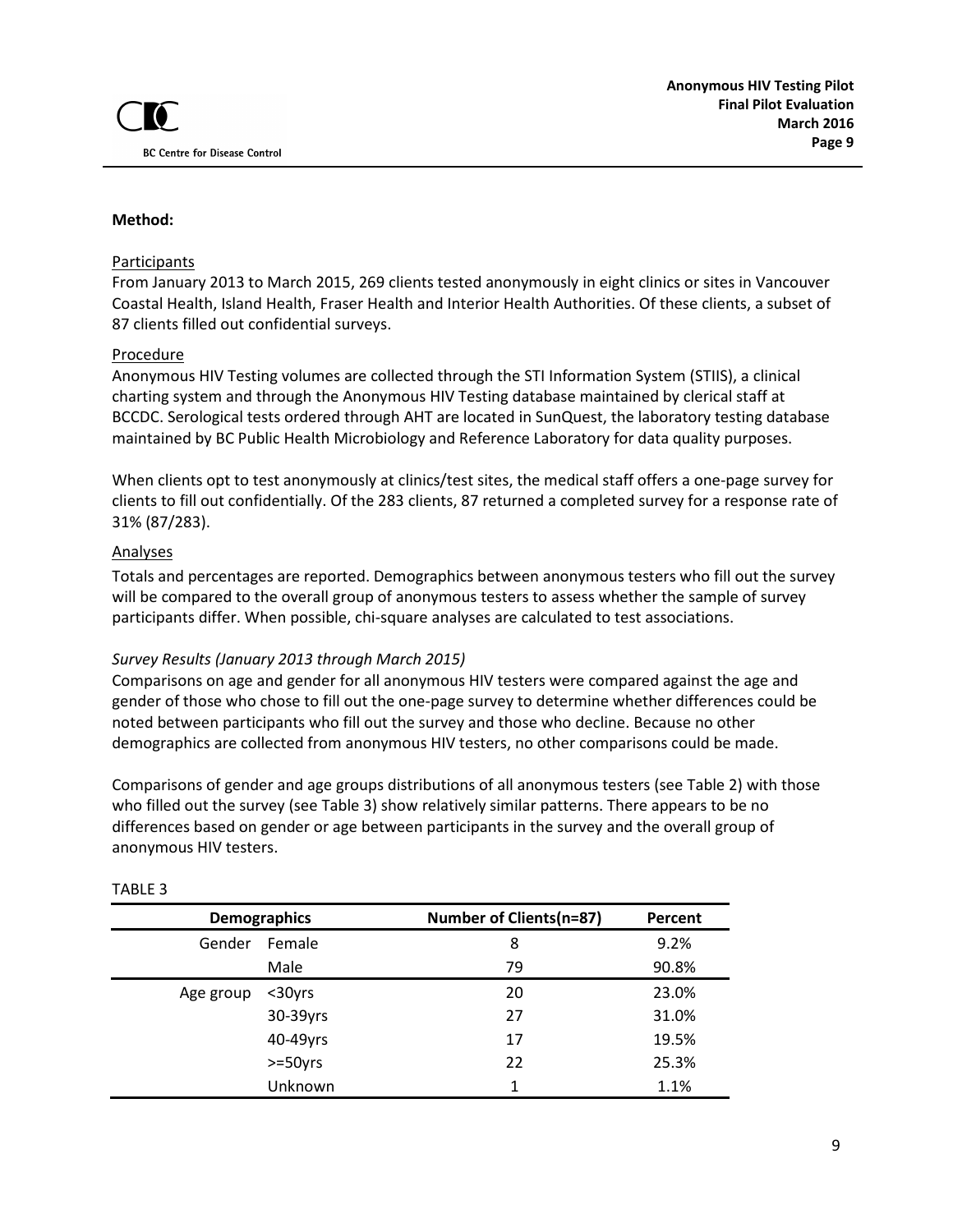SR 1. Are people in BC unlikely or unwilling to get HIV tested because of lack of availability of anonymous testing options?

To assess this question, two survey questions were analyzed: (1) Did you come to this clinic because you knew that anonymous HIV testing was available? and (2) If anonymous HIV testing were not available, would you have still tested today? Participants could respond "Yes" or "No" to both questions. For the second question, participants also could respond "I don't know" and "Prefer not to say". For the chi-square analysis, only "Yes" and "No" responses were used and the other responses were recoded as missing.

Of the 87 survey respondents, 59 (68%) reported coming specifically to a clinic that offered anonymous HIV testing. Over a third (n=21, 36%) of the 59 clients who reported going to a specific clinic that offered anonymous HIV testing also indicated that they would not test that day if anonymous testing were not available. This association was significant, *X<sup>2</sup> (1, N=64) = 9.47, p<.01*. Thus, suggesting a relationship between people who specifically seek out clinics that offer anonymous HIV testing and a delay in testing if anonymous HIV testing were not available.

SR 2. Are people more likely to test if there is an anonymous HIV testing option?

In a 2013 CAHR presentation that examined reasons for avoiding or delaying HIV testing, the researchers analyzed data from the 2011-12 *SexNow* survey and found that 15% of gay and bisexual men in BC reported the lack of anonymous testing as the reason for delaying or avoiding HIV testing.<sup>5</sup> This finding suggests that some clients would be more likely to test with an anonymous HIV testing option.

When asked, "If anonymous HIV testing were not available, would you have still tested today?" nearly half the respondents to the client survey (n=42, 48%) reported that they would still have tested without anonymous HIV testing. However, an equal amount of respondents reported some hesitation or potential delay in testing (23 (26%) would not have tested that day, 20 (23%) said they did not know and 2 (2%) preferred not to say).

#### SR 3. What are the socio-demographic groups/sub-populations accessing anonymous HIV testing?

Of the survey respondents, 79 (91%) were male. The majority of male respondents (n=56, 71%) reported sex with men (MSM). Nearly half (n=41, 47%) were Canadian-born. Most of the respondents identified as White (n=51, 59%).

Almost a quarter of respondents (n=21, 24%) responded yes to having ever injected, smoked (excluding pot/marijuana) or snorted drugs using items such as a needle, syringe, cooker, straw or pipe that someone else had used. Therefore, the clients accessing anonymous testing may be at higher risk for HIV.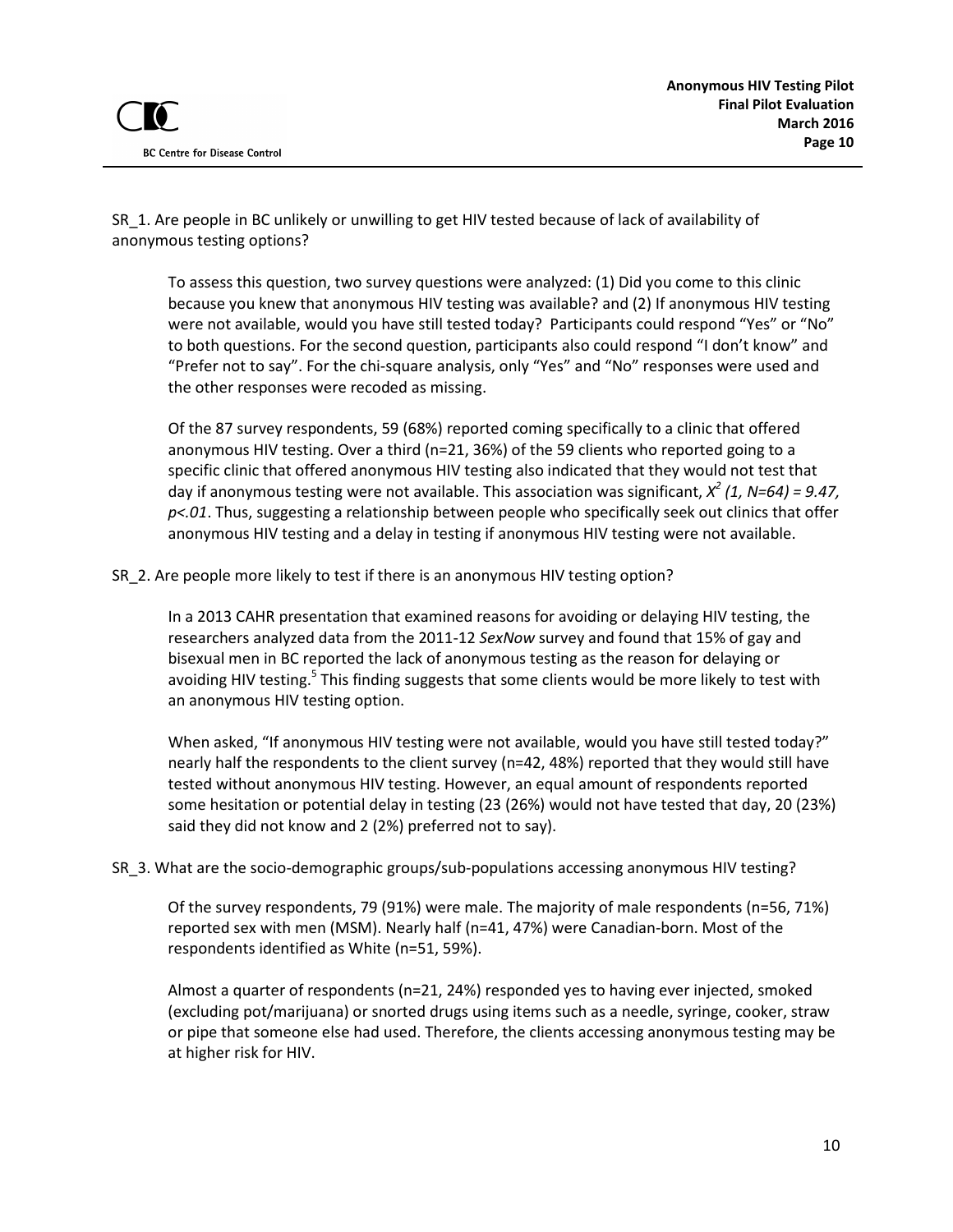About a third of the respondents reported having tested in the last 3 months (n=32, 37%) while nearly a quarter of clients reported testing over 2 years ago (n=12, 14%) or never (n=8, 9%). Almost all of those who reported testing previously also reported having negative tests (n=76, 97%) although 2 (3%) reported not getting his/her result.

### SR\_4. What are the reasons that clients test anonymously?

Participants were asked, "Why did you choose to test anonymously for HIV?" and were provided a list of potential reasons to select from. Multiple choices were allowed (see Figure 1).

FIGURE 1.



# **Test Reason of Surveyed Anonymous HIV Test Clients**

Reason for Testing Anonymously

The top reasons selected by respondents for choosing to test anonymously was that they did not want their name stored in a database (n=48, 56%); they did not want anyone outside of the clinic they were testing at to know that they tested for HIV (n=30, 35%); and they didn't want their family doctor knowing that they had tested for HIV (n=25, 29%).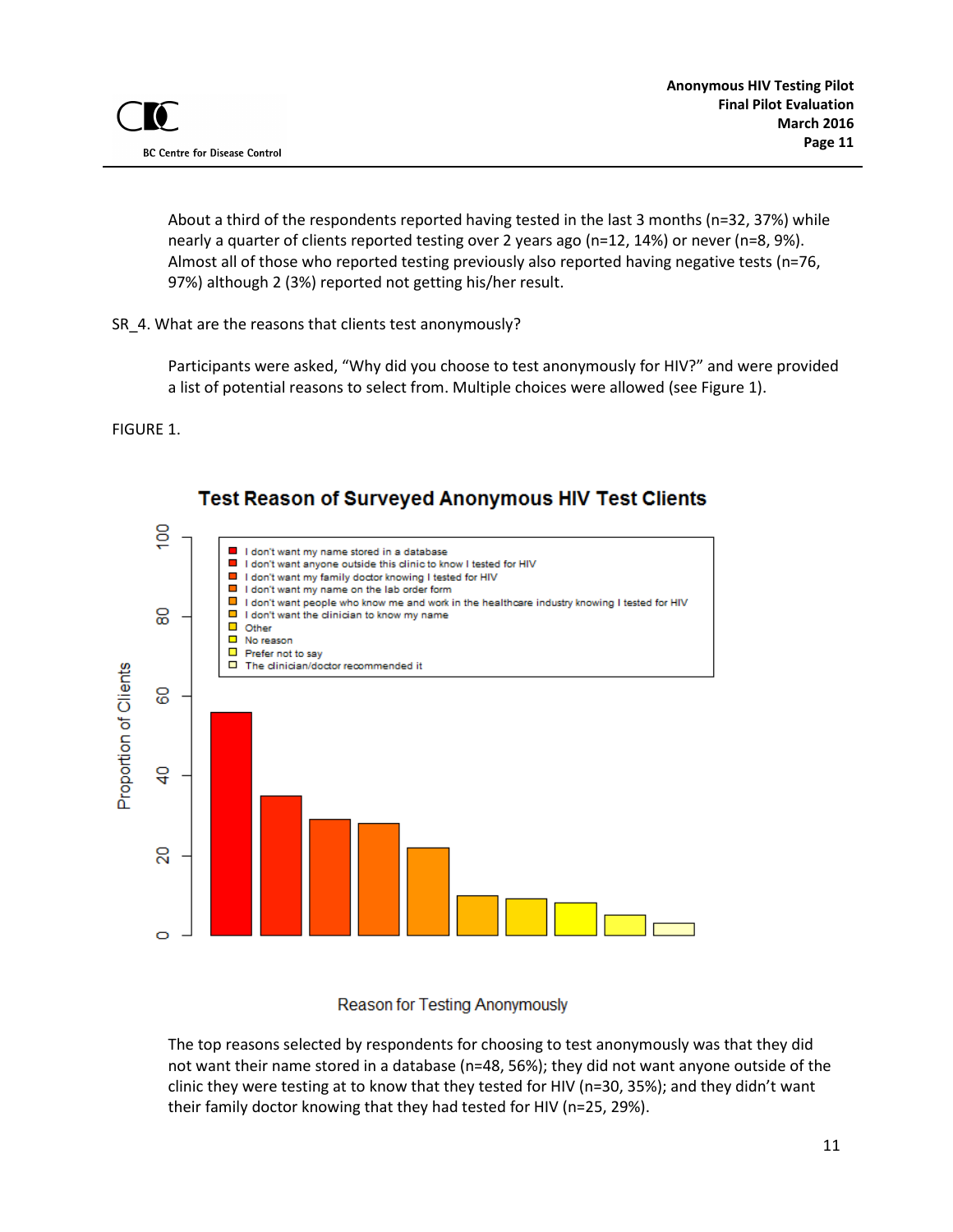### SR 5. How do clients find where to test anonymously?

Participants responded "Yes" or "No" to the question, "Did you come to this clinic because you knew that anonymous HIV testing was available?" In a follow-up open-ended question, participants responded to the question, "If yes, how did you hear about anonymous HIV testing at this clinic?". The free-text responses to the follow-up question were grouped into six categories based on their themes: online (e.g. Findclinic.com, HiM website, internet), friends/networks (e.g. friends, my partner, word of mouth), health care providers/clinics (e.g. doctor, nurse told me, another clinic), community setting (e.g. sign at bathhouse, Steamworks, F212), work (e.g. from work, work place) and other (e.g. ? Don't know, assumed it would be available).

More than two-thirds of clients (n=59, 68%) reported coming to a specific clinic because anonymous HIV testing was offered. Of those 59 respondents, 21 (36%) reported hearing about AHT from online sources, 11 (19%) reported learning about AHT through their social networks and 9 (15%) responded hearing about AHT through a health care professional or from a clinic.

#### **Part 3: Analysis of Provider Survey Results**

A healthcare provider survey was created and distributed via Fluid Surveys to obtain feedback on provider's experiences offering anonymous HIV testing at their pilot sites (see Appendix 4).

A total of 59 respondents completed the survey. However, as we do not know the number of staff who provide AHT at each site, we are unable to calculate a response rate to this survey. The survey items were grouped into three sections: Roles, Likert items and Other questions. Participants were omitted if 2/3 of the Likert items (i.e. less than 9 Likert items) and other questions section (i.e less than 5 other questions) were not completed. The final dataset consisted of 35 respondents.

80% of the respondents were health care providers who conduct AHT. Some (23%) had administrative or management responsibilities and 26% had responsibilities for training other staff. Clearly, respondents often had multiple roles at the clinic sites as these figures add up to more than 100%. Overall, 89% of respondents strongly agreed or agreed that anonymous testing was an important service to offer and 83% strongly agreed or agreed that there are benefits to AHT even with non-nominal testing and reporting are available.

Respondents to the survey felt confident that they understood the differences between non-nominal testing, non-nominal reporting and AHT, with 91% of respondents agreeing or strongly agreeing to this statement. When asked about the complexity of providing AHT, 66% disagreed that they have avoided offering AHT because they didn't know the clinical process. These responses suggest that the training that healthcare workers received for AHT was effective in preparing staff at the sites for this activity. In terms of the complexity of offering AHT, 37% of providers disagreed that creating a second chart discouraged them from offering AHT to clients and 20% did not agree or disagree with this idea. However, a nearly equal number of providers agreed (25%) that creating a second chart was a deterrent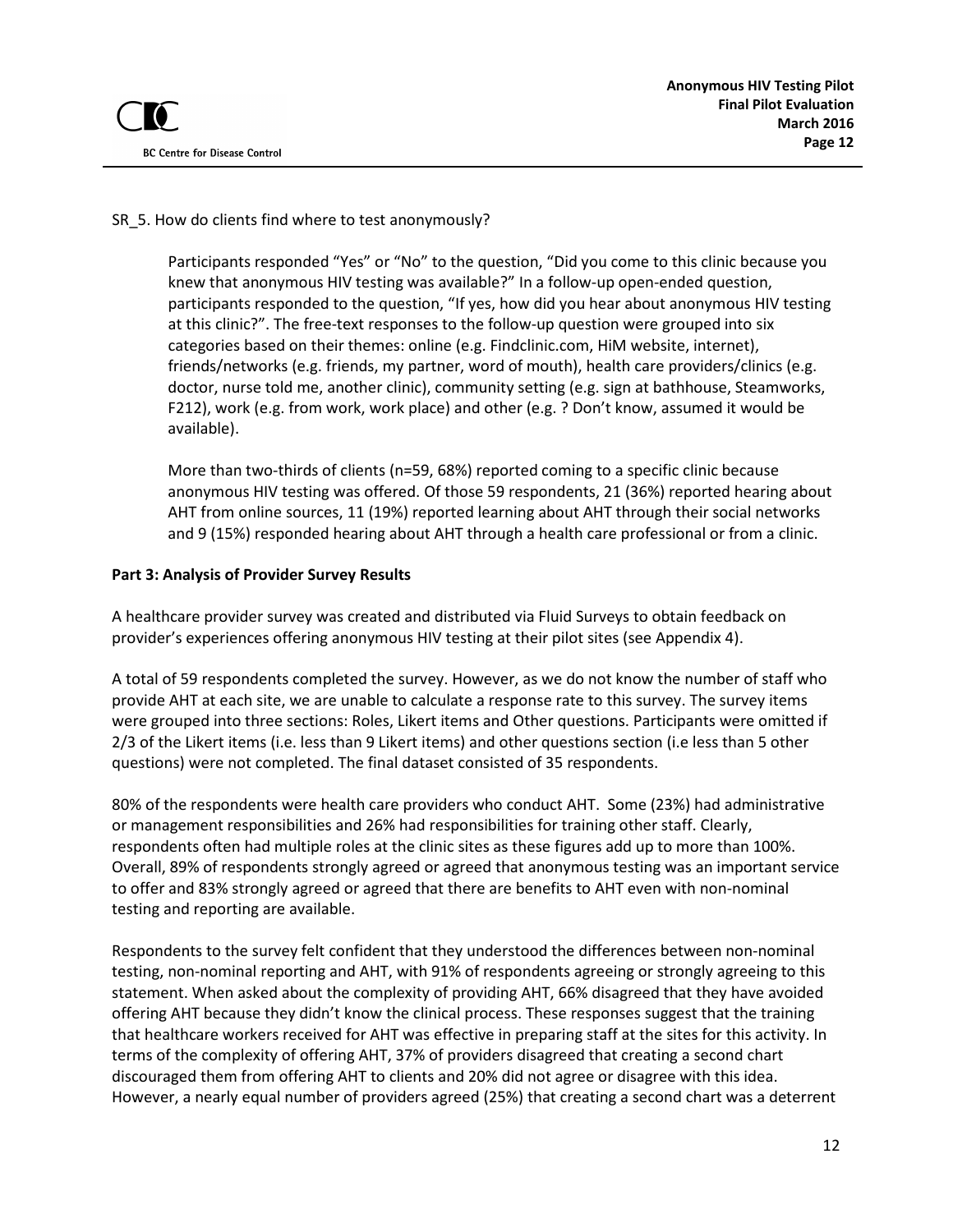to offering AHT. 61% of respondents agreed that clients have told them that they come to their testing site specifically because AHT was available.

A total of 24 staff provided additional comments regarding what they saw as the benefits of offering AHT. Common themes reported included encouraging testing/removing testing delays, comfort, confidentiality, patient control of the testing situation and meeting demand. Additionally, 18 staff provided comments on additional problems or negative aspects of providing AHT. Some of the comments included duplicate charting and increased workload, confusion among staff on AHT protocols, clients not receiving their results and increased client confusion between receiving results for STI versus AHT. Also mentioned as a related issue to the difference in receiving results for STI testing and AHT is that there is potential to compromise anonymity when receiving results for both at the same time.

### **EVALUATION LIMITING FACTORS:**

One key factor which limited this evaluation was our inability to compare the anonymous HIV testing rate of return for results to nominal and non-nominal clients at the pilot sites as this data was not readily available from most of the sites.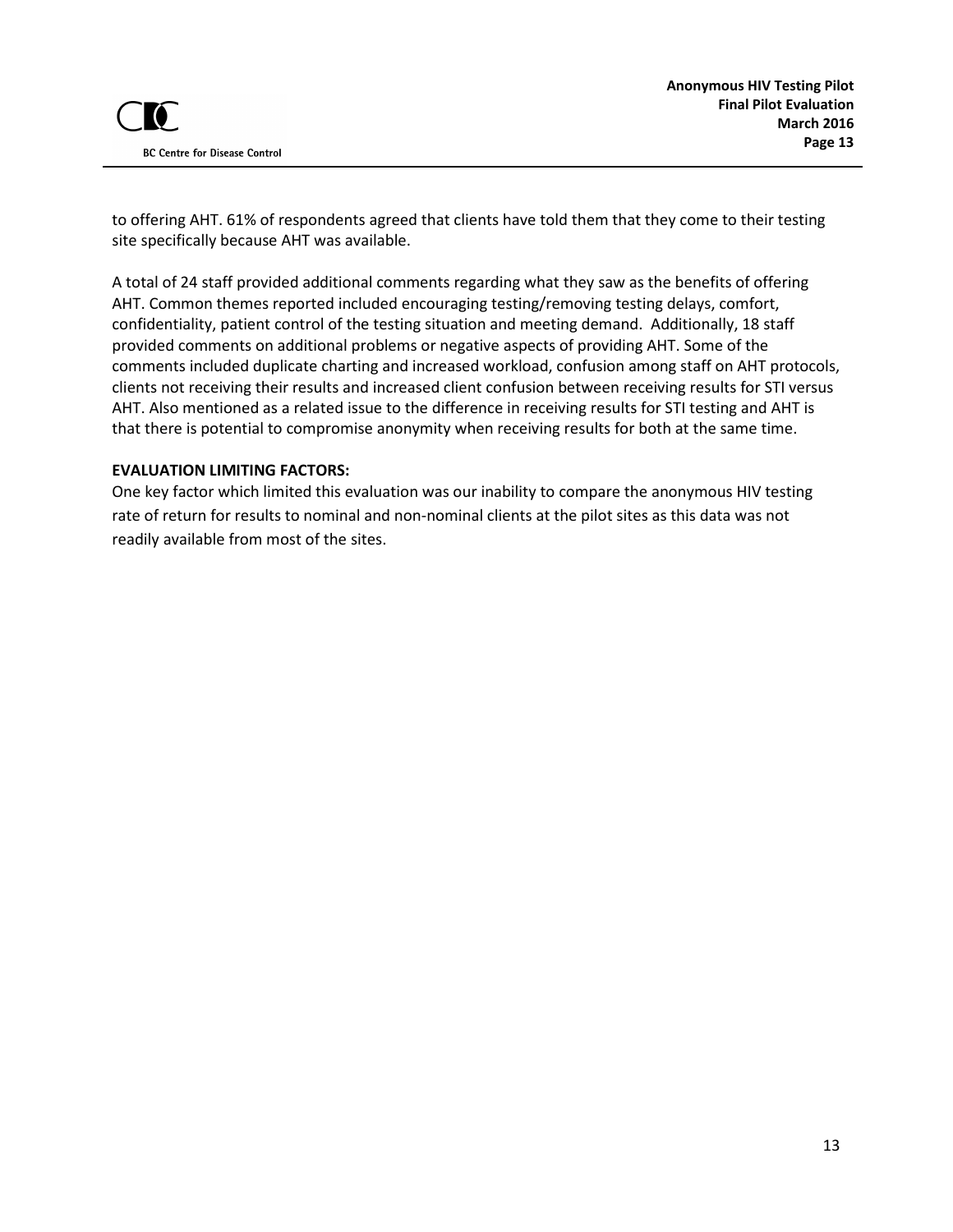### **EVALUATION CONCLUSIONS AND FUTURE CONSIDERATIONS:**

Over a two year period a total of 283 clients opted to undergo HIV testing using an anonymous pathway available at seven testing sites in BC. Over half of these tests were conducted by the VCH-STOP nursing team. Of these tests, a total of 5 were positive, yielding a seropositivity rate of 1.8% which is much higher than the background rate of HIV seropositivity at STI clinics in BC.

Of the 87 clients who completed a survey (31% of the total clients who underwent AHT), over two-thirds (68%) reported coming specifically to a clinic that offered anonymous HIV testing. Over a third of these clients also indicated that they would not test that day if anonymous testing were not available. Therefore, it seems that AHT attracts individuals who are more likely to have undiagnosed HIV infection and who may be deterred from testing, if this option was not available.

Among healthcare providers who completed surveys, AHT was viewed as a valuable option to be able to offer clients. There was a mix of opinions on whether the complexity of the process for AHT was a deterrent to offering it. However, 89% of respondents strongly agreed or agreed that anonymous testing was an important service to offer and 83% strongly agreed or agreed that there are benefits to AHT even with non-nominal testing and reporting available.

#### **RECOMMENDATIONS:**

The AHT pilot program has now been in operation for close to three years and appears to be valued both by service providers and clients alike. The results of this pilot suggest that AHT provides a subpopulation of clients with particular concerns around privacy with an HIV testing option that is more private than non-nominal testing. As such, it is the recommendation of the evaluation team that AHT continue to be offered at selected sites across BC, and expand to include more options for individuals living outside of Greater Vancouver or Victoria. The transition from a pilot to a fully operational program, will allow the management of the program to become more aligned with other supply and reporting chains in the province, which should reduce the operational burden on BCCDC STI Clinic staff and improve the monitoring of this program.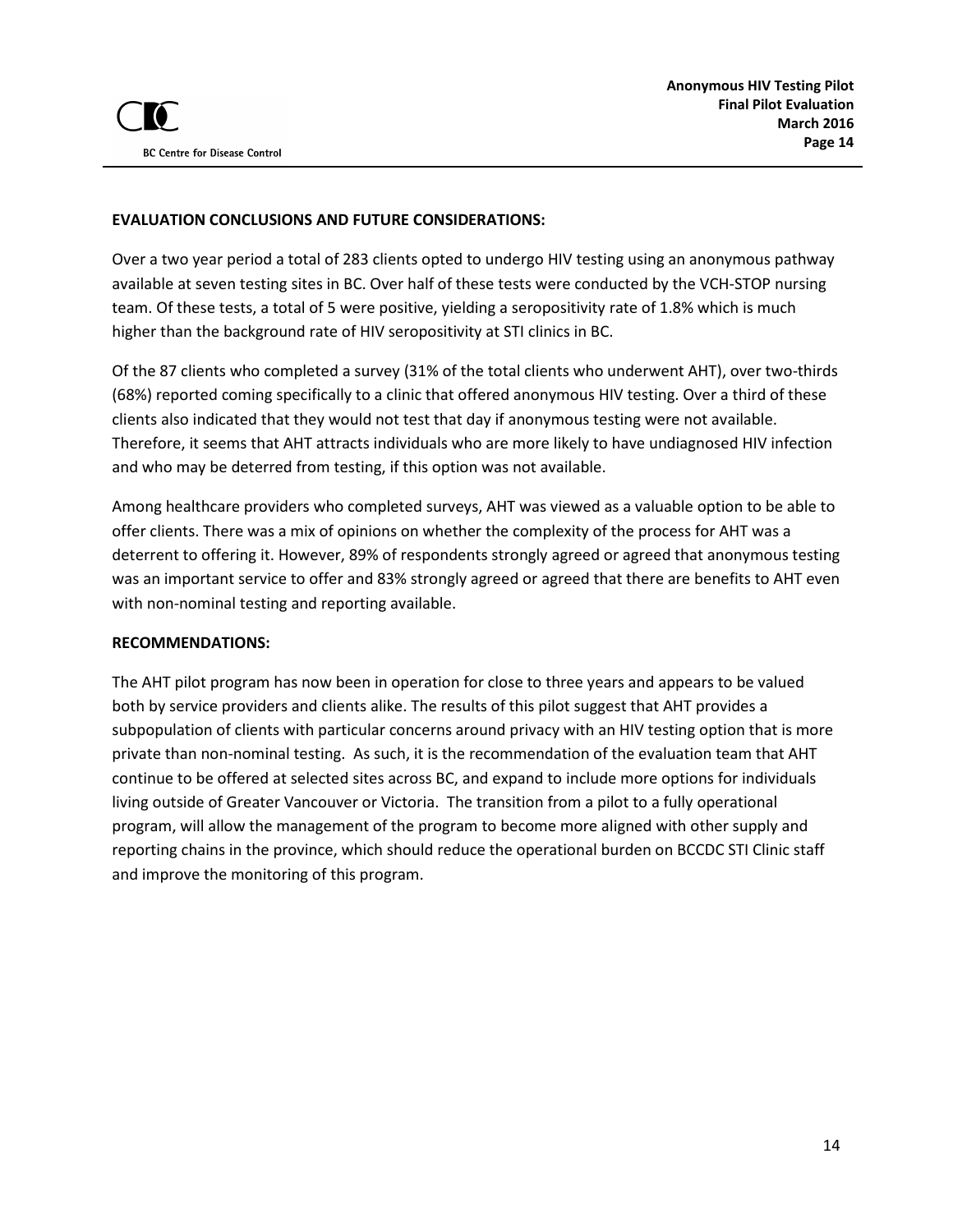#### **REFERENCES**

- **1.** Public Health Act. Health Act Communicable Disease Regulation. *B.C. Reg. 4/83*.
- **2.** Provincial Health Officer's Report on HIV Reportability. Ministry of Health Planning: Office of the Provincial Health Officer. February 2002. Available at: [http://www2.gov.bc.ca/gov/DownloadAsset?assetId=8135C9FD025745EF95166549154C7D](http://www2.gov.bc.ca/gov/DownloadAsset?assetId=8135C9FD025745EF95166549154C7D8D&filename=hivreportability.pdf) [8D&filename=hivreportability.pdf](http://www2.gov.bc.ca/gov/DownloadAsset?assetId=8135C9FD025745EF95166549154C7D8D&filename=hivreportability.pdf)
- **3.** Wardman D, Quantz D, Clement K. HIV/AIDS: testing and risk behaviors among British Columbia's rural Aboriginal population. *Int J Circumpolar Health.* 2006;65:313-321.
- **4.** Kanters S, Michelow W, Gilbert M. *Survey and Dried Blood Spot Results: Vancouver Site, MTrack Surveillance System*2010.
- **5.** Gilbert M, Salway Hottes T, Trussler T, Marchand R, Brownrigg B, Ogilvie G, Lester R, Kendall P. Avoidance of HIV testing among gay and bisexual men due to lack of anonymous testing in British Columbia. CAHR 2013 Oral Presentation.
- **6.** Goldenberg S, Shoveller J, Koehoorn M, Ostry A. Barriers to STI testing among youth in a Canadian oil and gas community. *Health & place.* 2008;14(4):718-729.
- **7.** Shoveller J, Johnson J, Rosenberg M, et al. Youth's experiences with STI testing in four communities in British Columbia, Canada. *Sexually transmitted infections.*  2009;85(5):397-401.
- **8.** Unger D, Gilbert M, Brownrigg B. Ethical considerations regarding anonymous HIV testing. September 2012. Available at: http://www.bccdc.ca/NR/rdonlyres/A9F53AB5-EED1-4977- A866-35FEBC2D66B7/0/STI\_AnonHIV\_Ethical\_Considerations\_20130507.pdf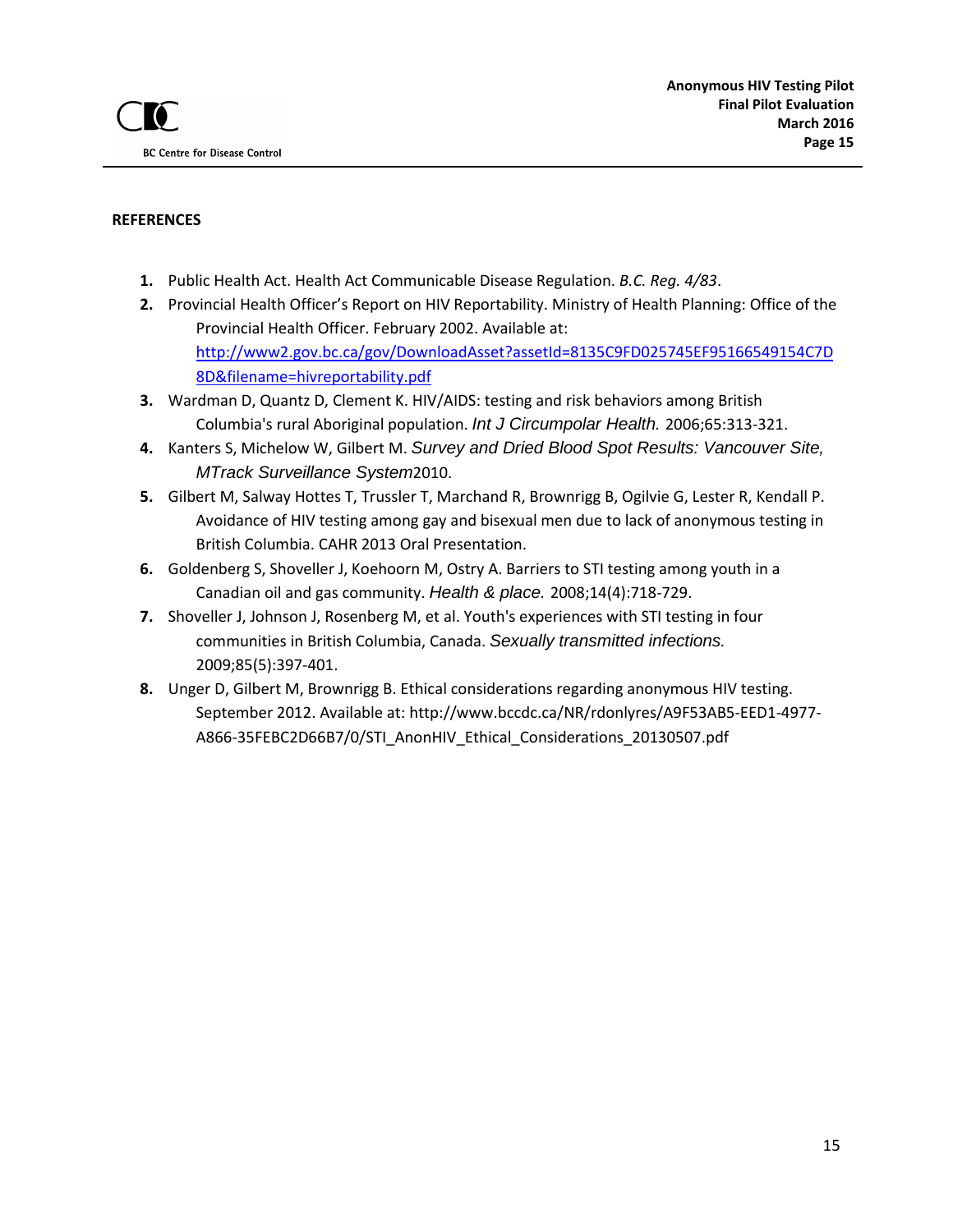### **APPENDIX 1: Timeline of pilot**

- July 2011: discussion of confidentiality of HIV testing by the CD Policy Committee led to agreement for BCCDC to explore an anonymous HIV testing pilot.
- Fall 2011: Literature review and environmental scan of anonymous HIV testing completed by BCCDC.
- Winter 2012: Draft outline of anonymous HIV testing model created based on lit review and environmental scan with Ontario model as starting point.
- Winter/Spring 2012: Consultation with public health agencies to refine model and determine how anonymous testing could be applied in BC:
	- o STI BBI Task Group of CD Policy
	- o FNHA, VCH, FHA, NHA, IH, VIHA
	- o PHSA Labs
- September 2012: Pilot approved in principle by the CD Policy Committee.
- Summer/Fall 2012: Identification of potential pilot sites, development of evaluation plan, legal and ethical reviews completed both supportive of pilot.
- Fall 2012: Evaluation plan, legal and ethical review completed; approval from CD Policy Committee to proceed with provincial pilot.
- Winter 2012/13: Procedures and protocols finalized with input from regions, PHSA Labs, CD Policy; updates provided to Designated Nurses.
- March 2013: Provincial STI Clinic became first anonymous HIV testing pilot site.
- May 2013: Fraser Health Authority, Blood Borne Pathogens team began offering anonymous HIV testing.
- December 2013: Bute Street Clinic and HIM on Davie began offering anonymous HIV testing.
- January 2014: STOP Team began offering at HIM on The Drive and outreach locations
- March 2014: St. Paul's Hospital Immunodeficiency Clinic (IDC) began offering anonymous HIV testing.
- May 2014: Cook Street Clinic in Victoria began offering anonymous HIV testing.
- January 2015: Interior Health Authority, Interior Health Outreach Team began offering anonymous HIV testing.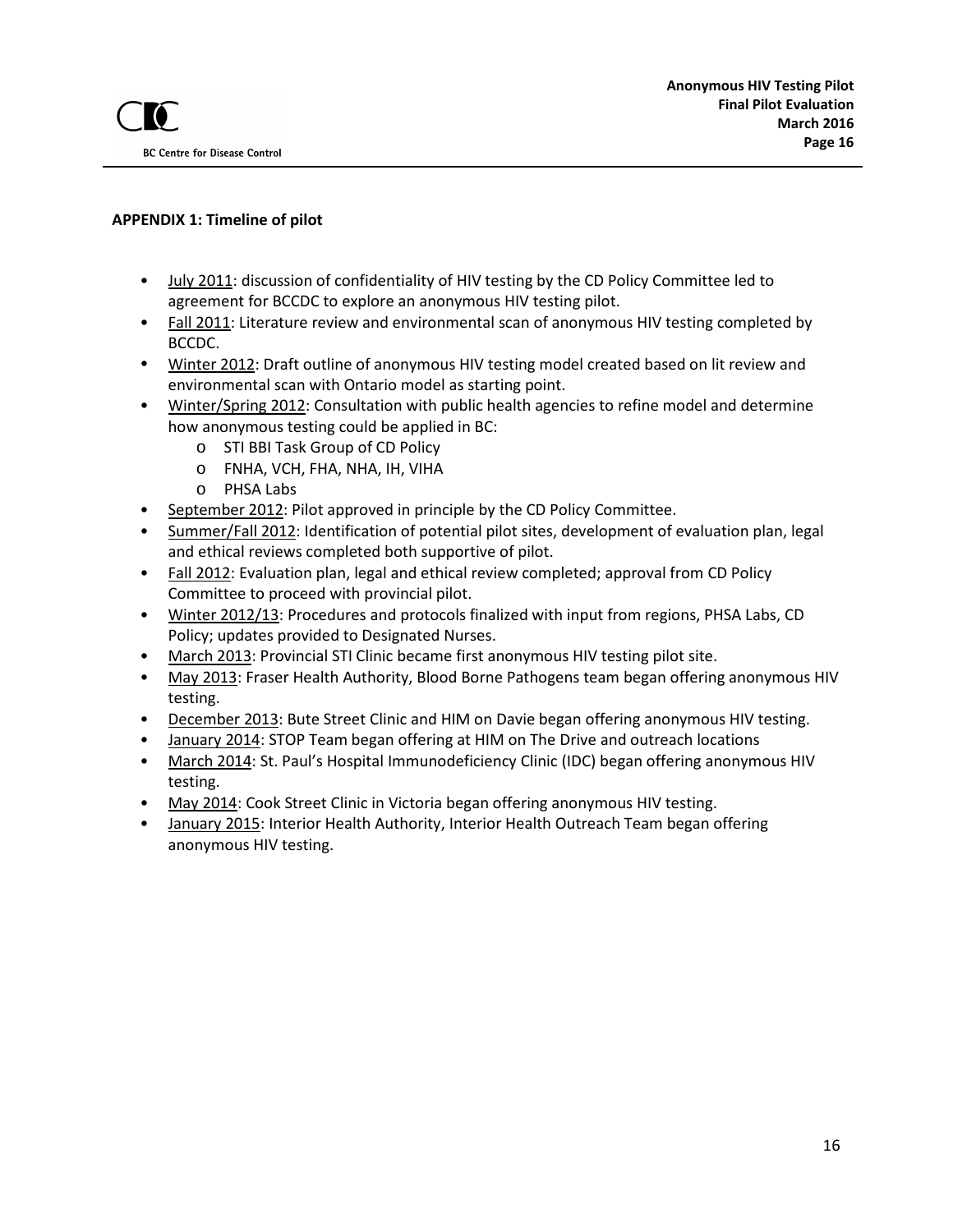# **APPENDIX 2: Anonymous HIV Test Kits**

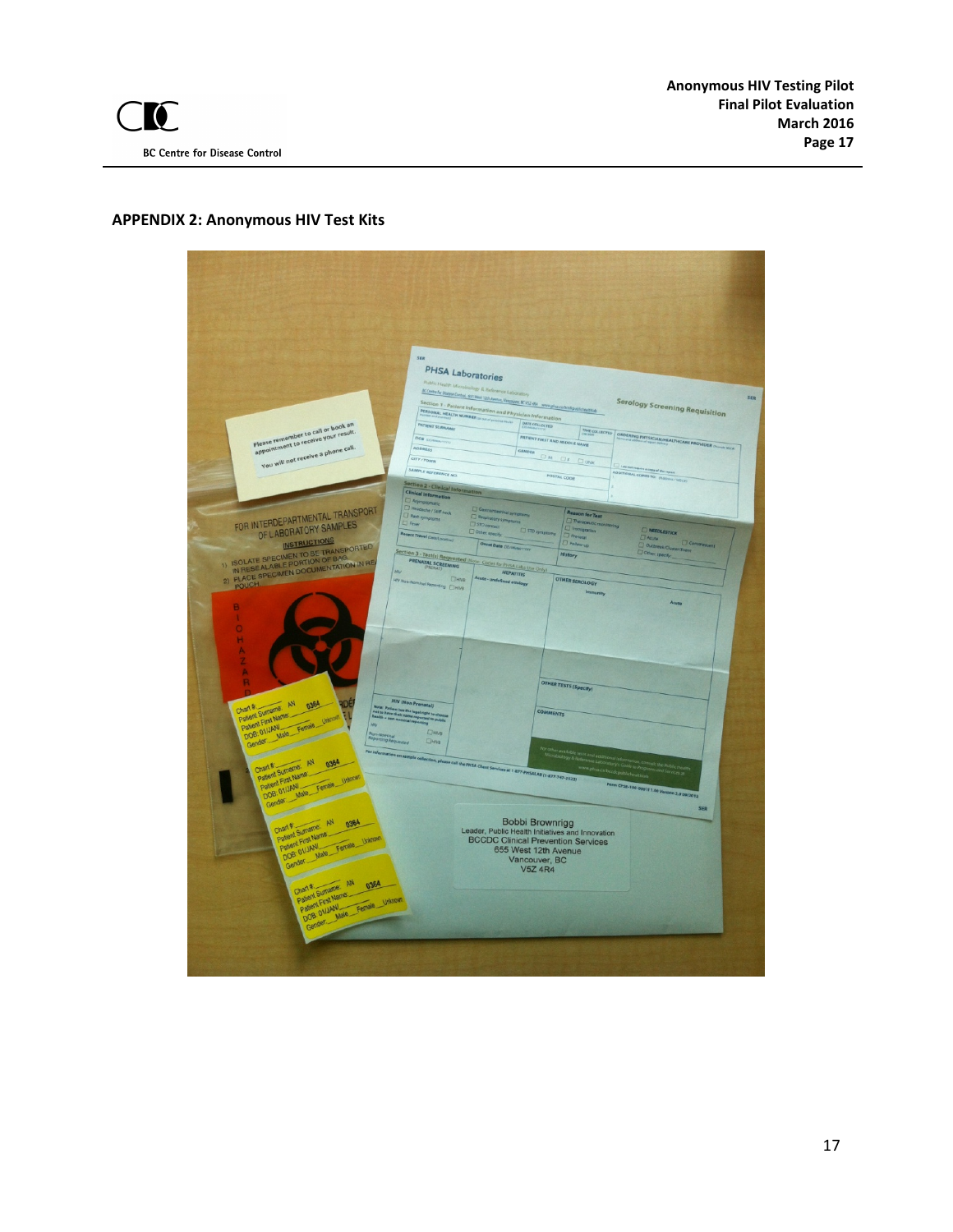| <b>APPENDIX 3: Client Survey</b>                                         | Why did you choose to test anonymously for HIV? (check all that<br>apply)                                         |  |  |  |
|--------------------------------------------------------------------------|-------------------------------------------------------------------------------------------------------------------|--|--|--|
| Age Range:                                                               | $\Box$ I don't want the clinician to know my name                                                                 |  |  |  |
| $\Box$ Under 19 $\Box$ 19-24<br>$\Box$ 25-29<br>$\Box$ 30-34             | $\Box$ I don't want my name stored in a database                                                                  |  |  |  |
| $\square$ 35-39<br>$\square$ 50-59<br>$\Box$ 60 or older<br>$\Box$ 40-49 | $\Box$ I don't want my family doctor knowing I tested for HIV                                                     |  |  |  |
| Where do you live? (Choose one)                                          | $\Box$ I don't want anyone outside this clinic to know I tested for                                               |  |  |  |
| $\Box$ Vancouver                                                         | <b>HIV</b>                                                                                                        |  |  |  |
| $\Box$ Lower Mainland (other than Vancouver)                             | $\Box$ I don't want people who know me and work in the healthcare<br>industry knowing I tested for HIV            |  |  |  |
| $\Box$ BC (outside Lower Mainland)                                       | $\Box$ I don't want my name on the lab order form                                                                 |  |  |  |
| $\Box$ Outside BC                                                        | $\Box$ The clinician/doctor recommended it                                                                        |  |  |  |
| $\Box$ Outside Canada                                                    |                                                                                                                   |  |  |  |
| Gender:                                                                  | $\Box$ No reason                                                                                                  |  |  |  |
| $\square$ Male<br>$\Box$ Transgender: MTF                                | $\Box$ Prefer not to say                                                                                          |  |  |  |
| $\Box$ Transgender: FTM<br>$\square$ Female                              |                                                                                                                   |  |  |  |
| My sexual partners are (check all that apply):                           |                                                                                                                   |  |  |  |
| $\Box$ Men $\Box$ Transgender: MTF                                       | If anonymous HIV testing were not available, would you have<br>still tested today?                                |  |  |  |
| $\Box$ Transgender: FTM<br>$\square$ Women                               | $\Box$ Don't know<br>$\square$ Yes                                                                                |  |  |  |
| Where were you born?                                                     | $\Box$ Prefer not to say<br>$\square$ No                                                                          |  |  |  |
| $\Box$ Born in Canada                                                    | Have you ever injected, smoked, or snorted drugs (not including                                                   |  |  |  |
| □ Born outside Canada; where? ________________                           | pot/marijuana) using items (such as a needle, syringe, cooker,<br>water, straw, pipe) that someone else had used? |  |  |  |
| Year of arrival in Canada: Vear of arrival in Canada:                    | $\Box$ Don't know<br>$\square$ Yes                                                                                |  |  |  |
| When was your last HIV test?                                             | $\Box$ Prefer not to say<br>$\Box$ No                                                                             |  |  |  |
| $\Box$ In the last 3 months $\Box$ 1-2 years ago                         |                                                                                                                   |  |  |  |
| $\Box$ 3-6 months ago<br>$\Box$ More than 2 years ago                    | Do you work in the healthcare industry?                                                                           |  |  |  |
| $\Box$ 6 months – 1 year ago<br>$\square$ Never                          | $\square$ Yes<br>$\Box$ Don't know                                                                                |  |  |  |
| <b>Result of last test:</b>                                              | $\Box$ Prefer not to say<br>$\Box$ No                                                                             |  |  |  |
| $\Box$ Positive<br>$\Box$ Prefer not to say                              | Do you identify yourself as an Aboriginal person, that is, First                                                  |  |  |  |
| $\Box$ Negative $\Box$ Did not get test result                           | Nations, Métis, or Inuit?                                                                                         |  |  |  |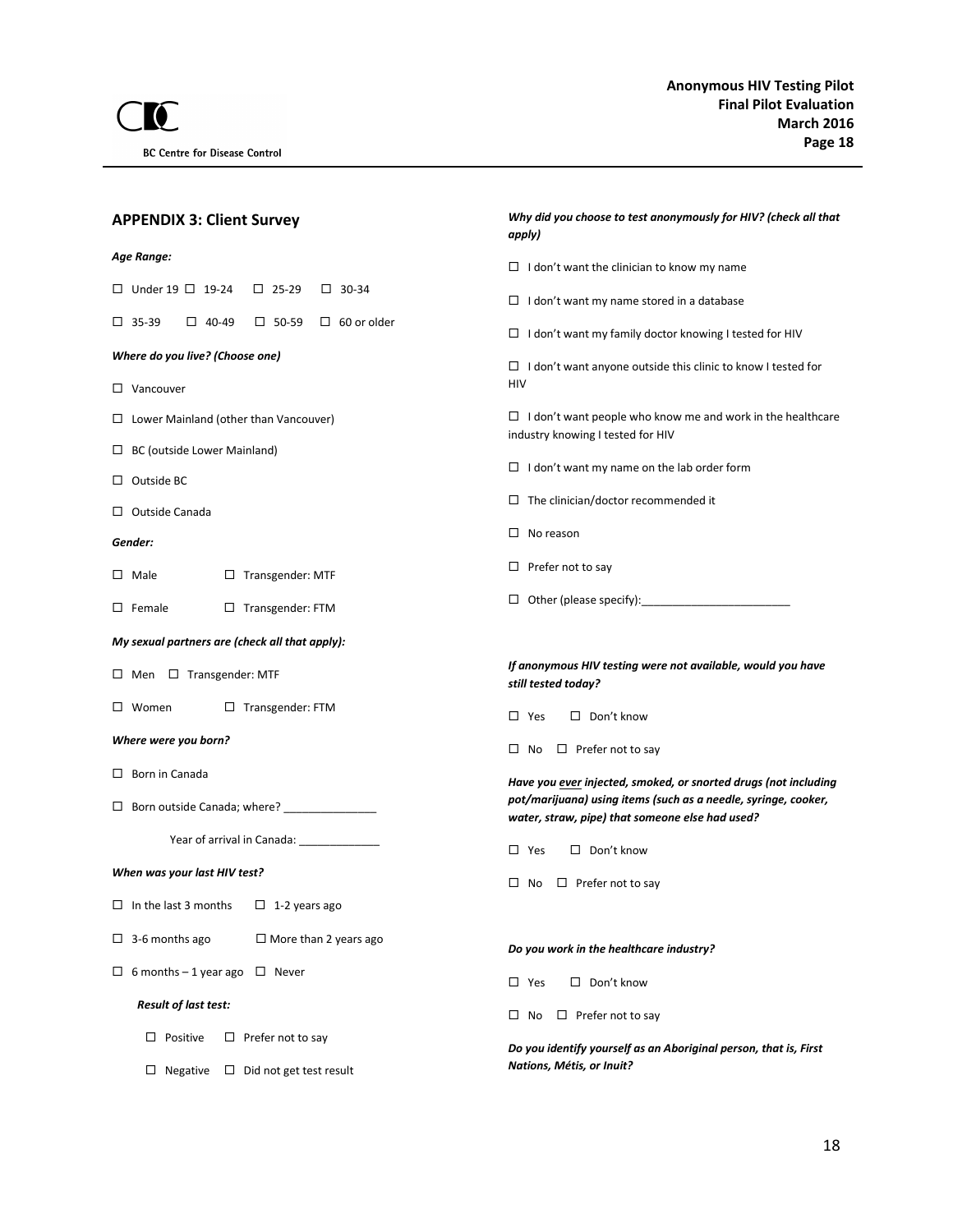| Can't remember<br>□                                                                                         |            | $\Box$ Yes $\Box$ No                                                                         |  |  |  |
|-------------------------------------------------------------------------------------------------------------|------------|----------------------------------------------------------------------------------------------|--|--|--|
|                                                                                                             |            | If you identify yourself as an Aboriginal person, are you?                                   |  |  |  |
| Is this your first HIV test in British Columbia?                                                            |            | $\Box$ First Nations                                                                         |  |  |  |
| $\Box$ Don't know<br>$\square$ Yes                                                                          |            | $\Box$ Métis                                                                                 |  |  |  |
| $\Box$ Prefer not to say<br>$\Box$ No                                                                       |            | $\Box$ Inuit                                                                                 |  |  |  |
| If no, how have you previously tested for HIV in BC? (Choose all                                            |            | If you do not identify as an Aboriginal person, what is your<br>ethnic or racial background? |  |  |  |
| that apply)                                                                                                 |            | $\Box$ White                                                                                 |  |  |  |
| $\Box$ Using my real name                                                                                   |            | $\Box$ Chinese                                                                               |  |  |  |
| $\square$ Using a false name                                                                                |            | $\Box$ South Asian (e.g., East Indian, Pakistani, Sri Lankan)                                |  |  |  |
| $\Box$ Using my initials                                                                                    |            | $\Box$ Filipino                                                                              |  |  |  |
| $\Box$ Using an anonymous testing number                                                                    |            | $\Box$ Korean                                                                                |  |  |  |
| If you previously tested using an anonymous testing number, did<br>you give us this number to re-use today? |            | $\Box$ Southeast Asian (e.g., Cambodian, Indonesian, Laotian,<br>Vietnamese)                 |  |  |  |
| $\square$ Yes<br>$\square$ No                                                                               |            | $\square$ Japanese                                                                           |  |  |  |
| Did you have STI testing done today (e.g., Chlamydia, gonorrhea, or<br>syphilis)?                           |            | $\Box$ West Asian (e.g., Afghan, Iranian)                                                    |  |  |  |
| □ Don't know<br>$\square$ Yes                                                                               |            | $\Box$ Latin American                                                                        |  |  |  |
| $\square$ No<br>$\Box$ Prefer not to say                                                                    |            | $\Box$ Black                                                                                 |  |  |  |
| Have you ever previously tested for HIV at this clinic?                                                     |            | $\Box$ Arab                                                                                  |  |  |  |
| $\Box$ Yes, at this clinic<br>$\Box$ Don't know                                                             |            | $\Box$ Other; please specify: $\Box$                                                         |  |  |  |
| $\Box$ Yes, at another clinic<br>$\Box$ Prefer not to say                                                   |            |                                                                                              |  |  |  |
| $\square$ No                                                                                                |            |                                                                                              |  |  |  |
| Did you come to this clinic because you knew that anonymous HIV testing<br>was available?                   |            |                                                                                              |  |  |  |
| $\square$ Yes<br>$\square$ No                                                                               |            |                                                                                              |  |  |  |
| If yes, how did you hear about anonymous HIV<br>this clinic?                                                | testing at |                                                                                              |  |  |  |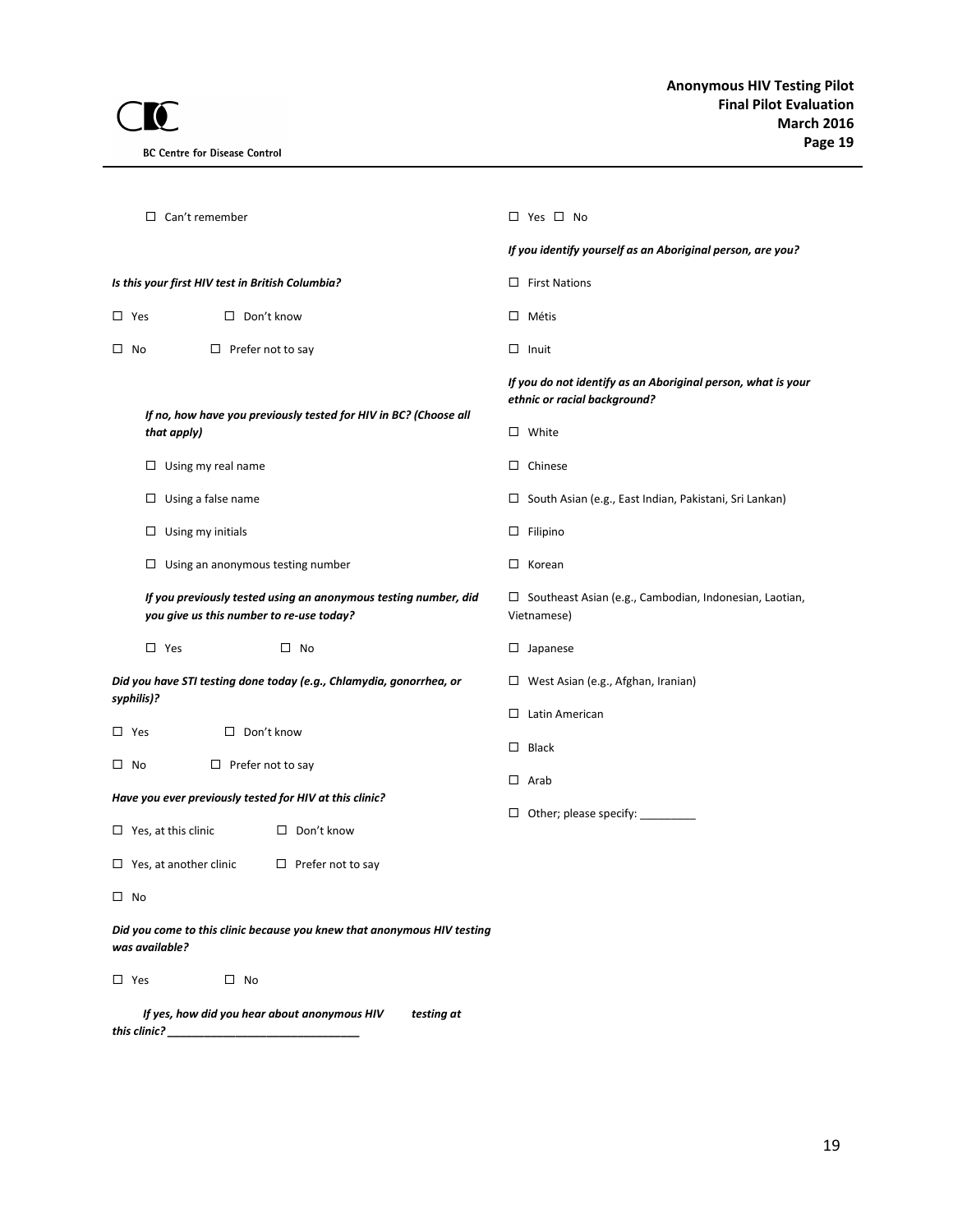#### **APPENDIX 4: Provider Survey**

The BC Centre for Disease Control (BCCDC) is currently evaluating the anonymous HIV testing pilot program. It is important for us to obtain the perspectives of health care providers about the pilot to help us understand whether we are meeting clients and providers needs and to help us improve our services. Your name and place of work are not collected and your participation is voluntary. There are openended questions in this survey. We encourage you not to provide any identifying information, such as names, ages, or identification numbers, in your answers to open ended questions. You can skip any questions that you don't want to answer. The survey will take 5-10 minutes to complete. If you have any concerns comments or questions about the survey please contact Bobbi Brownrigg, Leader Public Health Initiatives and Innovation, Clinical Prevention Services at BCCDC at bobbi.brownrigg@bccdc.ca. Thank you for your time.

#### **What is your role in the anonymous HIV testing pilot at your site? (check all that apply)**

- Management or administrative  $\Box$
- Supervise staff conducting anonymous HIV testing П
- Conduct anonymous HIV testing  $\Box$
- Provide health care services for patients who have received anonymous HIV testing  $\Box$
- Teach other health care providers or students about anonymous HIV testing  $\Box$
- Other (please specify) \_\_\_\_\_\_\_\_\_\_\_\_\_\_\_\_\_\_\_\_\_\_  $\Box$

### **Please check one response for each of the following that best describes your personal perspectives about anonymous HIV testing in your work setting.**

|                                                                                                                        | Strongly<br><b>Disagree</b> | <b>Disagree</b> | Neither<br>Agree or<br><b>Disagree</b> | Agree   | Strongly<br>Agree | Don't<br>Know | <b>Not</b><br>Applicable |
|------------------------------------------------------------------------------------------------------------------------|-----------------------------|-----------------|----------------------------------------|---------|-------------------|---------------|--------------------------|
| Anonymous HIV testing is<br>an important service<br>offered in my work setting                                         | ◯                           | O               | O                                      | $\circ$ | ◯                 | O             | O                        |
| I understand the<br>difference between non-<br>nominal testing, non-<br>nominal reporting and<br>anonymous HIV testing | Ω                           | О               | O                                      | $\circ$ | O                 | ◯             | O                        |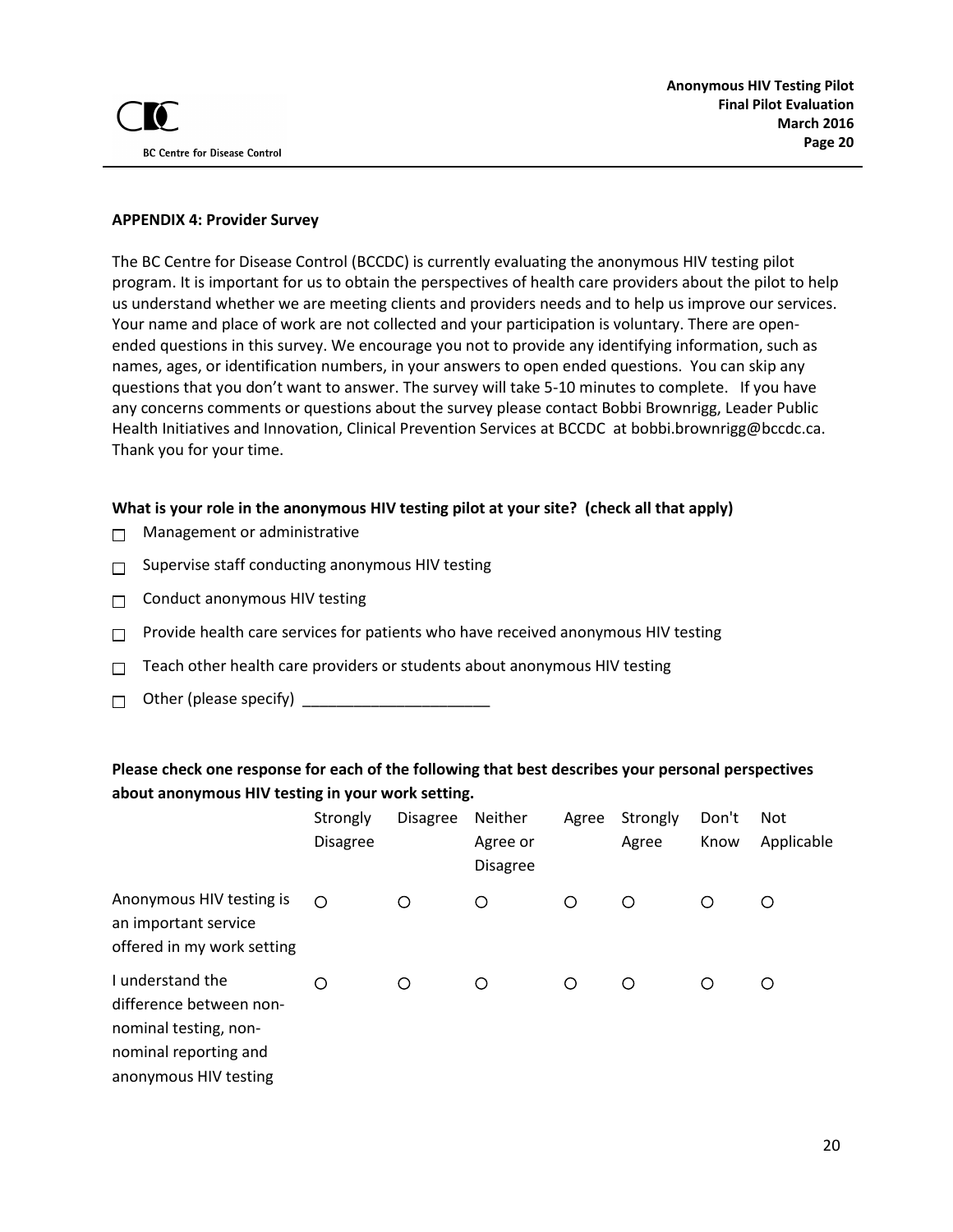| <b>BC Centre for Disease Control</b> |
|--------------------------------------|

| I see the benefit of<br>anonymous HIV testing<br>even when non-nominal<br>testing and reporting are<br>available                                      | Ο       | O       | O       | O       | Ο       | O       | O       |
|-------------------------------------------------------------------------------------------------------------------------------------------------------|---------|---------|---------|---------|---------|---------|---------|
| I understand who to offer<br>anonymous HIV testing to<br>and who not to                                                                               | $\circ$ | $\circ$ | O       | $\circ$ | O       | O       | O       |
| I am comfortable<br>discussing anonymous HIV<br>testing with clients                                                                                  | O       | O       | O       | O       | $\circ$ | O       | O       |
| Offering anonymous HIV<br>testing in my work setting<br>encourages people who<br>test nominally to test<br>anonymously                                | $\circ$ | $\circ$ | $\circ$ | $\circ$ | $\circ$ | $\circ$ | O       |
| I have avoided offering<br>anonymous HIV testing to<br>clients because I don't<br>know the clinical process                                           | $\circ$ | $\circ$ | $\circ$ | $\circ$ | $\circ$ | O       | O       |
| I have avoided offering<br>anonymous HIV testing<br>because I believe clients<br>should have to provide<br>contact information<br>contact information | $\circ$ | O       | O       | $\circ$ | O       | O       | Ο       |
| Discussing anonymous<br>testing with clients takes<br>too long                                                                                        | O       | $\circ$ | $\circ$ | $\circ$ | $\circ$ | $\circ$ | $\circ$ |
| Most clients who chose to<br>test for HIV anonymously<br>also had STI testing done                                                                    | $\circ$ | $\circ$ | O       | $\circ$ | $\circ$ | O       | O       |
| My work setting has the<br>resources needed to                                                                                                        | $\circ$ | $\circ$ | $\circ$ | $\circ$ | $\circ$ | $\circ$ | $\circ$ |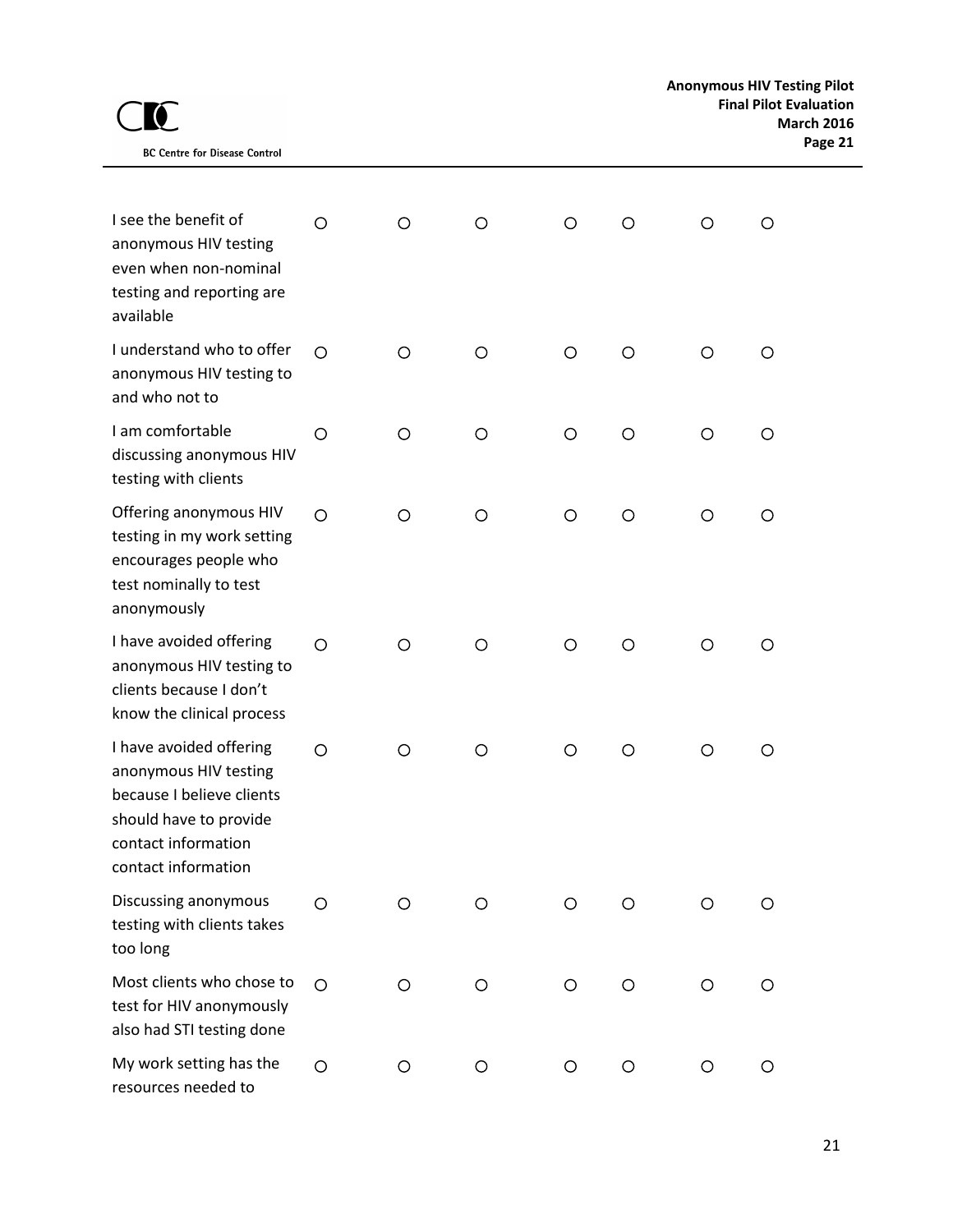| implement anonymous<br>HIV testing                                                                                                                                 |            |   |   |   |   |   |   |
|--------------------------------------------------------------------------------------------------------------------------------------------------------------------|------------|---|---|---|---|---|---|
| Creating a second chart<br>when a client has<br>anonymous HIV testing<br>and STI testing<br>discourages me from<br>offering anonymous HIV<br>testing to my clients | ∩          | ∩ | ∩ | ∩ | ∩ | ∩ |   |
| I am concerned that my<br>work setting doesn't offer<br>anonymous STI testing                                                                                      | ◯          | ∩ | ∩ | ◯ | ∩ | ◯ | ∩ |
| Clients have told me they<br>came to this testing site<br>specifically because<br>anonymous HIV testing is<br>available                                            | $\bigcirc$ | ∩ | ∩ | ∩ | ∩ | ∩ |   |

**Please list any benefits or positive outcomes that have resulted from the implementation of anonymous HIV testing in your work setting.**

**Please list any problems or negative outcomes that have resulted from the implementation of anonymous HIV testing in your work setting.**

**Please list any changes you would suggest be incorporated into the anonymous HIV testing pilot.**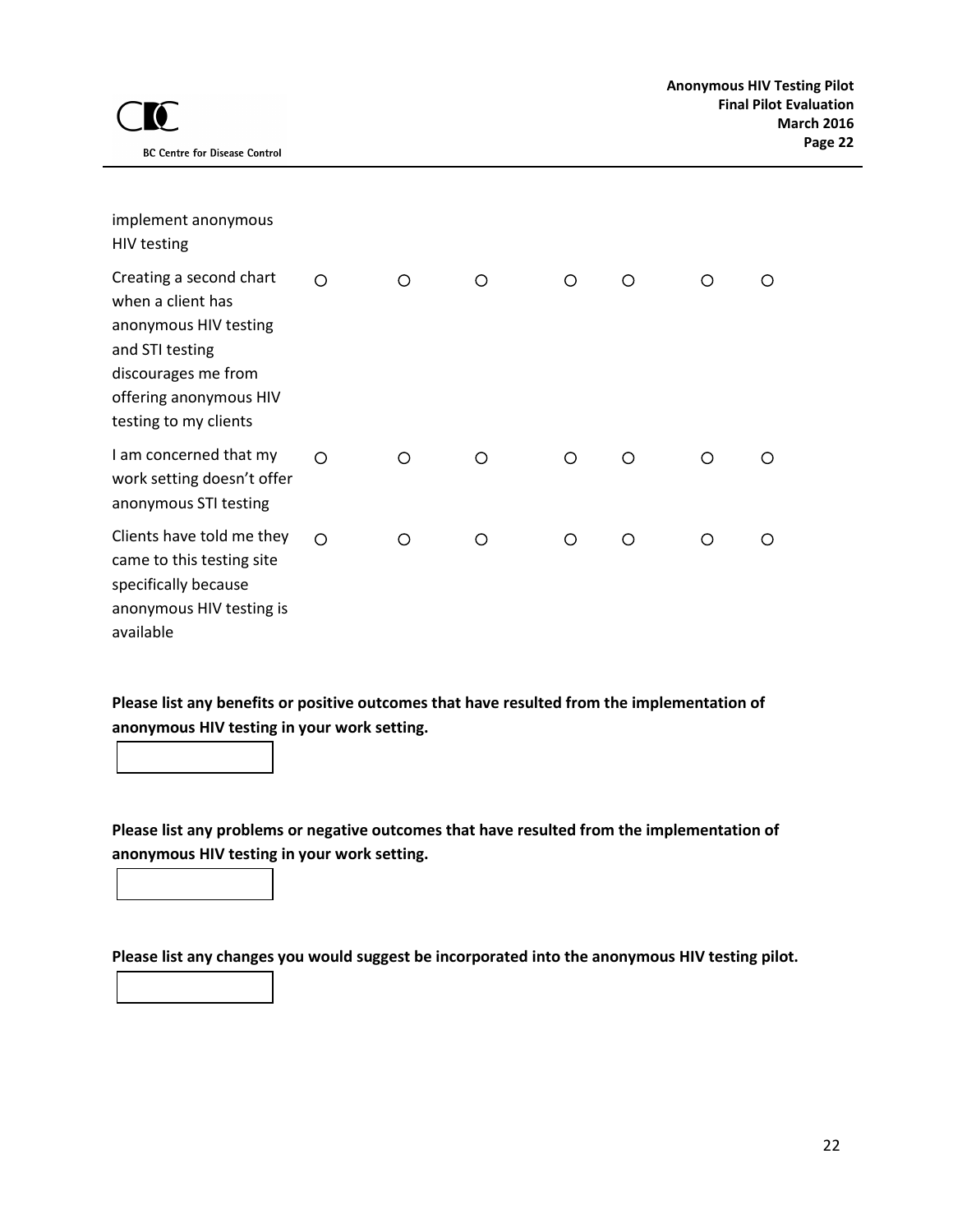**Please fill out this section only if you provide HIV or STI testing to a client(s).**

### **How many clients do you see in a typical week?**

- $O$  0-25
- $O$  26-50
- $\circ$ 51-75
- 76-100  $\Omega$
- 101 or more  $\Omega$

# **How many clients have you discussed anonymous HIV testing with since the pilot began in your work setting?**

- None
- $\bigcirc$  1-5 clients
- $O$  6-10 clients
- O 11-20 clients
- $\bigcirc$  Greater than 20 clients
- O I don't know

# **How many clients have you provided anonymous HIV testing to since the pilot began in your work setting?**

- Zero
- 1-5 clients  $\circ$
- $\bigcirc$  6-10 clients
- $O$  11-20 clients
- $\bigcap$  Greater than 20 clients
- $\bigcirc$  I don't know